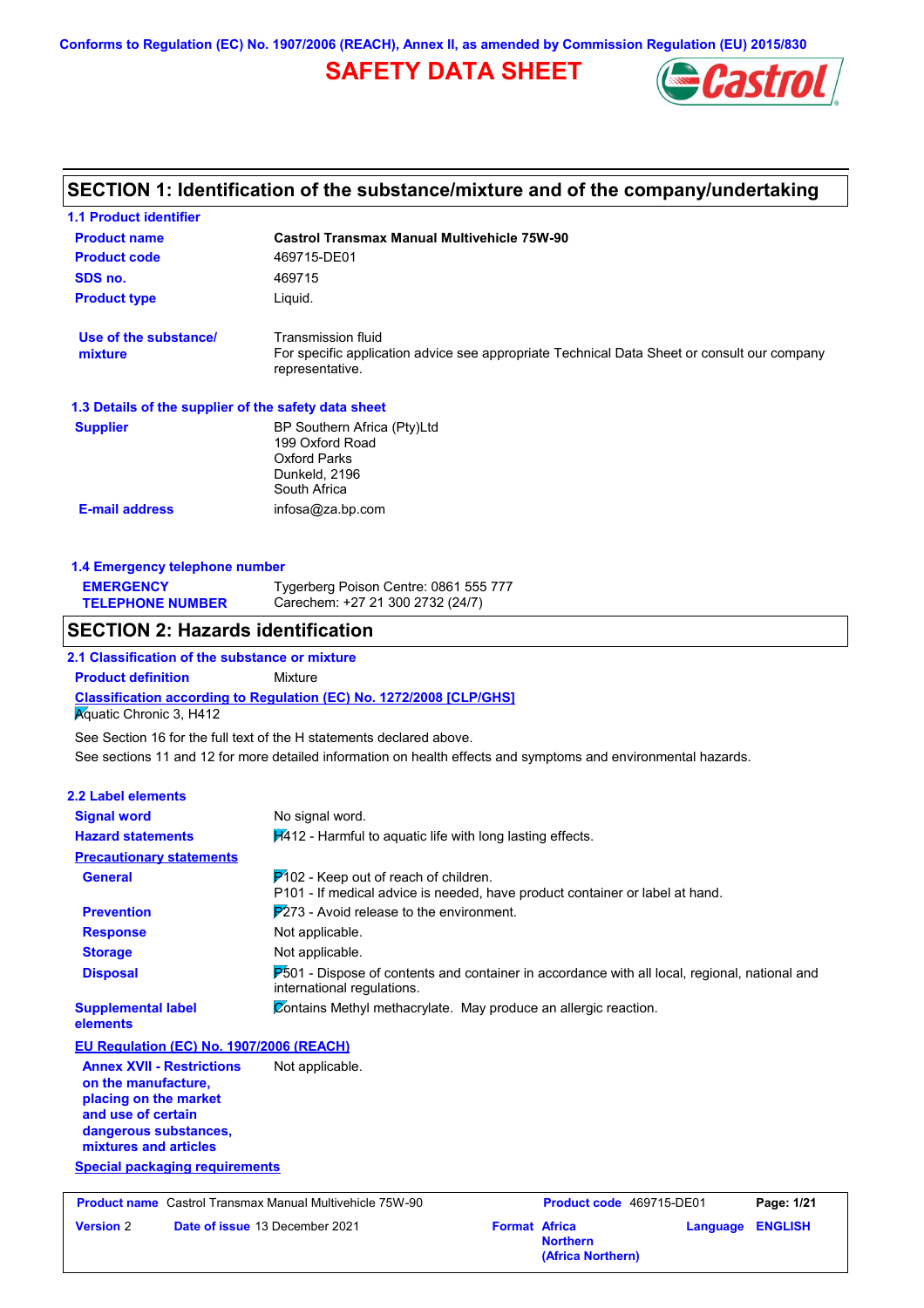# **SECTION 2: Hazards identification**

| <b>Containers to be fitted</b><br>with child-resistant<br>fastenings                                              | Not applicable.                                                                                               |
|-------------------------------------------------------------------------------------------------------------------|---------------------------------------------------------------------------------------------------------------|
| <b>Tactile warning of danger</b>                                                                                  | Not applicable.                                                                                               |
| 2.3 Other hazards                                                                                                 |                                                                                                               |
| <b>Results of PBT and vPvB</b><br>assessment                                                                      | Product does not meet the criteria for PBT or vPvB according to Regulation (EC) No. 1907/2006,<br>Annex XIII. |
| <b>Product meets the criteria</b><br>for PBT or vPvB according<br>to Regulation (EC) No.<br>1907/2006, Annex XIII | This mixture does not contain any substances that are assessed to be a PBT or a vPvB.                         |
| Other hazards which do<br>not result in classification                                                            | Defatting to the skin.                                                                                        |

# **SECTION 3: Composition/information on ingredients**

## **3.2 Mixtures**

Mixture **Product definition**

Synthetic base stock. Proprietary performance additives.

| <b>Product/ingredient</b><br>name                                                                   | <b>Identifiers</b>                                                                      | $\frac{9}{6}$ | <b>Regulation (EC) No.</b><br>1272/2008 [CLP]                                                                                     | <b>Type</b> |
|-----------------------------------------------------------------------------------------------------|-----------------------------------------------------------------------------------------|---------------|-----------------------------------------------------------------------------------------------------------------------------------|-------------|
| Dec-1-ene, dimers, hydrogenated                                                                     | REACH #: 01-2119493069-28<br>EC: 500-228-5<br>CAS: 68649-11-6                           | ≥10 - ≤25     | Acute Tox. 4, H332<br>Asp. Tox. 1, H304                                                                                           | $[1]$       |
| 1-Decene, homopolymer,<br>hydrogenated                                                              | REACH #: 01-2119486452-34 ≥10 - ≤25<br>EC: 500-183-1<br>CAS: 68037-01-4                 |               | Asp. Tox. 1, H304                                                                                                                 | $[1]$       |
| Dec-1-ene, trimers, hydrogenated                                                                    | REACH #: 01-2119493949-12 ≥10 - ≤25<br>EC: 500-393-3<br>CAS: 157707-86-3                |               | Asp. Tox. 1, H304                                                                                                                 | $[1]$       |
| Distillates (petroleum), hydrotreated<br>light paraffinic                                           | REACH #: 01-2119487077-29 ≤3<br>EC: 265-158-7<br>CAS: 64742-55-8<br>Index: 649-468-00-3 |               | Asp. Tox. 1, H304                                                                                                                 | $[1]$       |
| Phosphorodithioic acid, mixed O,O-bis<br>(2-ethylhexyl and iso-Bu and iso-Pr)<br>esters, zinc salts | REACH #: 01-2119521201-61<br>EC: 288-917-4<br>CAS: 85940-28-9                           | ≤3            | Skin Irrit. 2, H315<br>Eye Dam. 1, H318<br>Aquatic Chronic 2, H411                                                                | $[1]$       |
| zinc isodecyl phosphorodithioate                                                                    | REACH #: 01-2120767616-43 ≤0.3<br>EC: 246-618-6<br>CAS: 25103-54-2                      |               | Aquatic Acute 1, H400 (M=1)<br>Aquatic Chronic 1, H410<br>$(M=1)$                                                                 | $[1]$       |
| Methyl methacrylate                                                                                 | REACH #: 01-2119452498-28<br>EC: 201-297-1<br>CAS: 80-62-6<br>Index: 607-035-00-6       | ≤0.3          | Flam. Liq. 2, H225<br>Skin Irrit. 2, H315<br><b>Skin Sens. 1, H317</b><br><b>STOT SE 3, H335</b>                                  | [1] [2]     |
| 2,6-di-tert-butylphenol                                                                             | REACH #: 01-2119490822-33<br>EC: 204-884-0<br>CAS: 128-39-2                             | $\leq 0.3$    | Skin Irrit. 2, H315<br>Aquatic Acute 1, H400 (M=1)<br>Aquatic Chronic 1, H410<br>$(M=1)$                                          | $[1]$       |
| isodecyl methacrylate                                                                               | REACH #: 01-2119894925-17<br>EC: 249-978-2<br>CAS: 29964-84-9<br>Index: 607-134-00-4    | ≤0.3          | Skin Irrit. 2, H315<br>Eye Irrit. 2, H319<br>STOT SE 3, H335<br>Aquatic Acute 1, H400 (M=1)<br>Aquatic Chronic 1, H410<br>$(M=1)$ | $[1]$       |

#### **See Section 16 for the full text of the H statements declared above.**

**Type** 

|                  | <b>Product name</b> Castrol Transmax Manual Multivehicle 75W-90 |                      | <b>Product code</b> 469715-DE01      | Page: 2/21              |
|------------------|-----------------------------------------------------------------|----------------------|--------------------------------------|-------------------------|
| <b>Version 2</b> | <b>Date of issue 13 December 2021</b>                           | <b>Format Africa</b> | <b>Northern</b><br>(Africa Northern) | <b>Language ENGLISH</b> |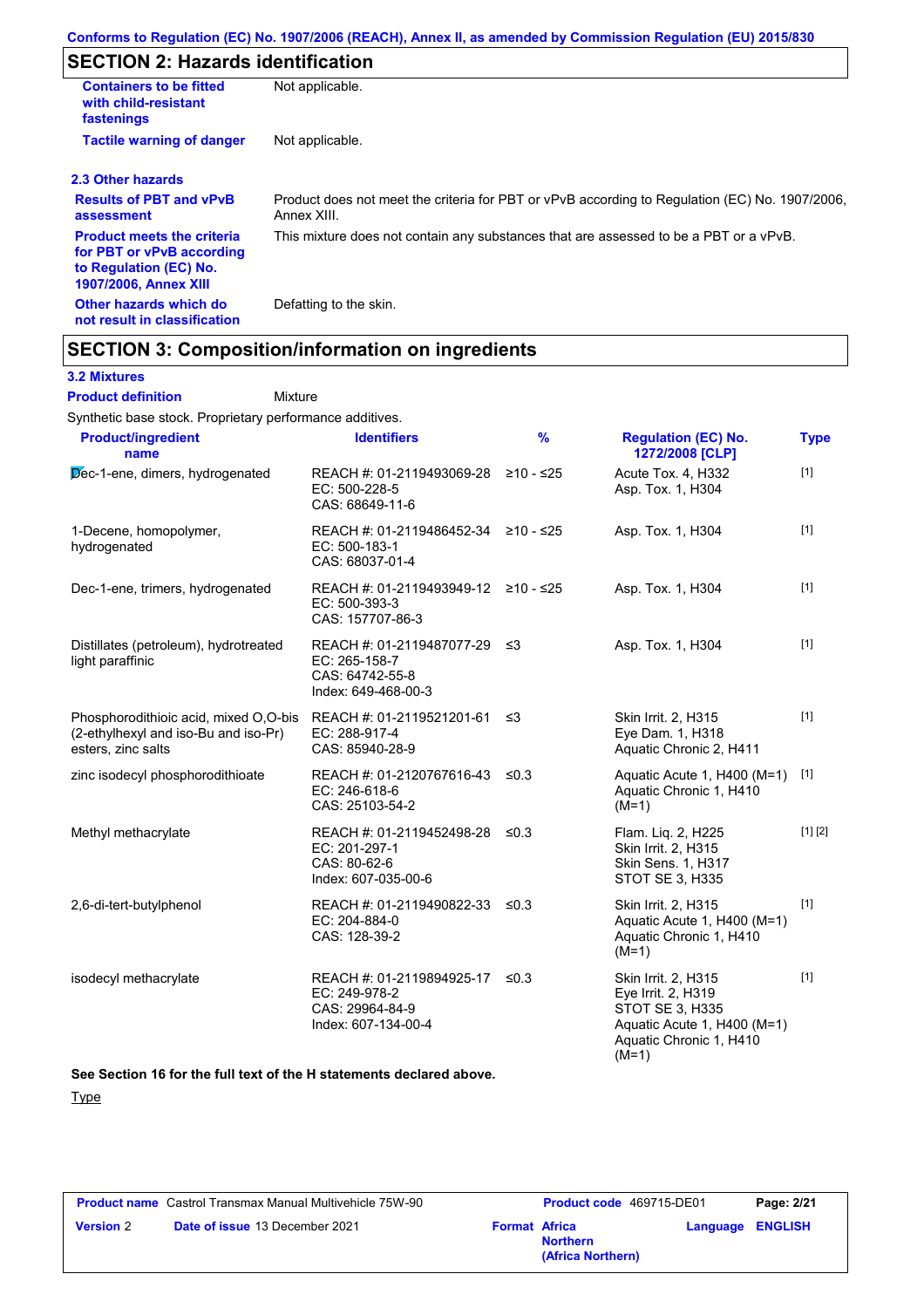## **SECTION 3: Composition/information on ingredients**

[1] Substance classified with a health or environmental hazard

[2] Substance with a workplace exposure limit

[3] Substance meets the criteria for PBT according to Regulation (EC) No. 1907/2006, Annex XIII

[4] Substance meets the criteria for vPvB according to Regulation (EC) No. 1907/2006, Annex XIII

[5] Substance of equivalent concern

[6] Additional disclosure due to company policy

Occupational exposure limits, if available, are listed in Section 8.

#### **SECTION 4: First aid measures**

#### $\triangledown$  not induce vomiting unless directed to do so by medical personnel. Never give anything by mouth to an unconscious person. If unconscious, place in recovery position and get medical attention immediately. Get medical attention if symptoms occur. In case of contact, immediately flush eyes with plenty of water for at least 15 minutes. Eyelids should be held away from the eyeball to ensure thorough rinsing. Check for and remove any contact lenses. Get medical attention. **4.1 Description of first aid measures** If inhaled, remove to fresh air. Get medical attention if symptoms occur. **Ingestion Inhalation Eye contact Protection of first-aiders** Mo action shall be taken involving any personal risk or without suitable training. It may be dangerous to the person providing aid to give mouth-to-mouth resuscitation. **Skin contact** Wash skin thoroughly with soap and water or use recognised skin cleanser. Remove contaminated clothing and shoes. Wash clothing before reuse. Clean shoes thoroughly before reuse. Get medical attention if irritation develops.

#### **4.2 Most important symptoms and effects, both acute and delayed**

See Section 11 for more detailed information on health effects and symptoms.

| <b>Potential acute health effects</b> |                                                                                                                   |
|---------------------------------------|-------------------------------------------------------------------------------------------------------------------|
| <b>Inhalation</b>                     | Vapour inhalation under ambient conditions is not normally a problem due to low vapour<br>pressure.               |
| <b>Ingestion</b>                      | No known significant effects or critical hazards.                                                                 |
| <b>Skin contact</b>                   | Defatting to the skin. May cause skin dryness and irritation.                                                     |
| Eye contact                           | No known significant effects or critical hazards.                                                                 |
|                                       | Delayed and immediate effects as well as chronic effects from short and long-term exposure                        |
| <b>Inhalation</b>                     | Overexposure to the inhalation of airborne droplets or aerosols may cause irritation of the<br>respiratory tract. |
| <b>Ingestion</b>                      | Ingestion of large quantities may cause nausea and diarrhoea.                                                     |
| <b>Skin contact</b>                   | Prolonged or repeated contact can defat the skin and lead to irritation and/or dermatitis.                        |
| <b>Eye contact</b>                    | Potential risk of transient stinging or redness if accidental eye contact occurs.                                 |

#### **4.3 Indication of any immediate medical attention and special treatment needed**

| <b>Notes to physician</b>                                         | Treatment should in general be symptomatic and directed to relieving any effects.                                                                                                                                                                                                                                                                                                     |
|-------------------------------------------------------------------|---------------------------------------------------------------------------------------------------------------------------------------------------------------------------------------------------------------------------------------------------------------------------------------------------------------------------------------------------------------------------------------|
| <b>SECTION 5: Firefighting measures</b>                           |                                                                                                                                                                                                                                                                                                                                                                                       |
| 5.1 Extinguishing media<br><b>Suitable extinguishing</b><br>media | Use foam or all-purpose dry chemical to extinguish.                                                                                                                                                                                                                                                                                                                                   |
| <b>Unsuitable extinguishing</b><br>media                          | Do not use water jet. The use of a water jet may cause the fire to spread by splashing the<br>burning product.                                                                                                                                                                                                                                                                        |
|                                                                   | 5.2 Special hazards arising from the substance or mixture                                                                                                                                                                                                                                                                                                                             |
| <b>Hazards from the</b><br>substance or mixture                   | In a fire or if heated, a pressure increase will occur and the container may burst.                                                                                                                                                                                                                                                                                                   |
| <b>Hazardous combustion</b><br>products                           | Combustion products may include the following:<br>carbon oxides $(CO, CO2)$ (carbon monoxide, carbon dioxide)                                                                                                                                                                                                                                                                         |
| <b>5.3 Advice for firefighters</b>                                |                                                                                                                                                                                                                                                                                                                                                                                       |
| <b>Special precautions for</b><br>fire-fighters                   | No action shall be taken involving any personal risk or without suitable training. Promptly<br>isolate the scene by removing all persons from the vicinity of the incident if there is a fire. This<br>material is harmful to aquatic organisms. Fire water contaminated with this material must be<br>contained and prevented from being discharged to any waterway, sewer or drain. |
| <b>Product name</b> Castrol Transmax Manual Multivehicle 75W-90   | Product code 469715-DE01<br>Page: 3/21                                                                                                                                                                                                                                                                                                                                                |
| <b>Version 2</b>                                                  | Date of issue 13 December 2021<br><b>Format Africa</b><br><b>ENGLISH</b><br>Language<br><b>Northern</b>                                                                                                                                                                                                                                                                               |

**(Africa Northern)**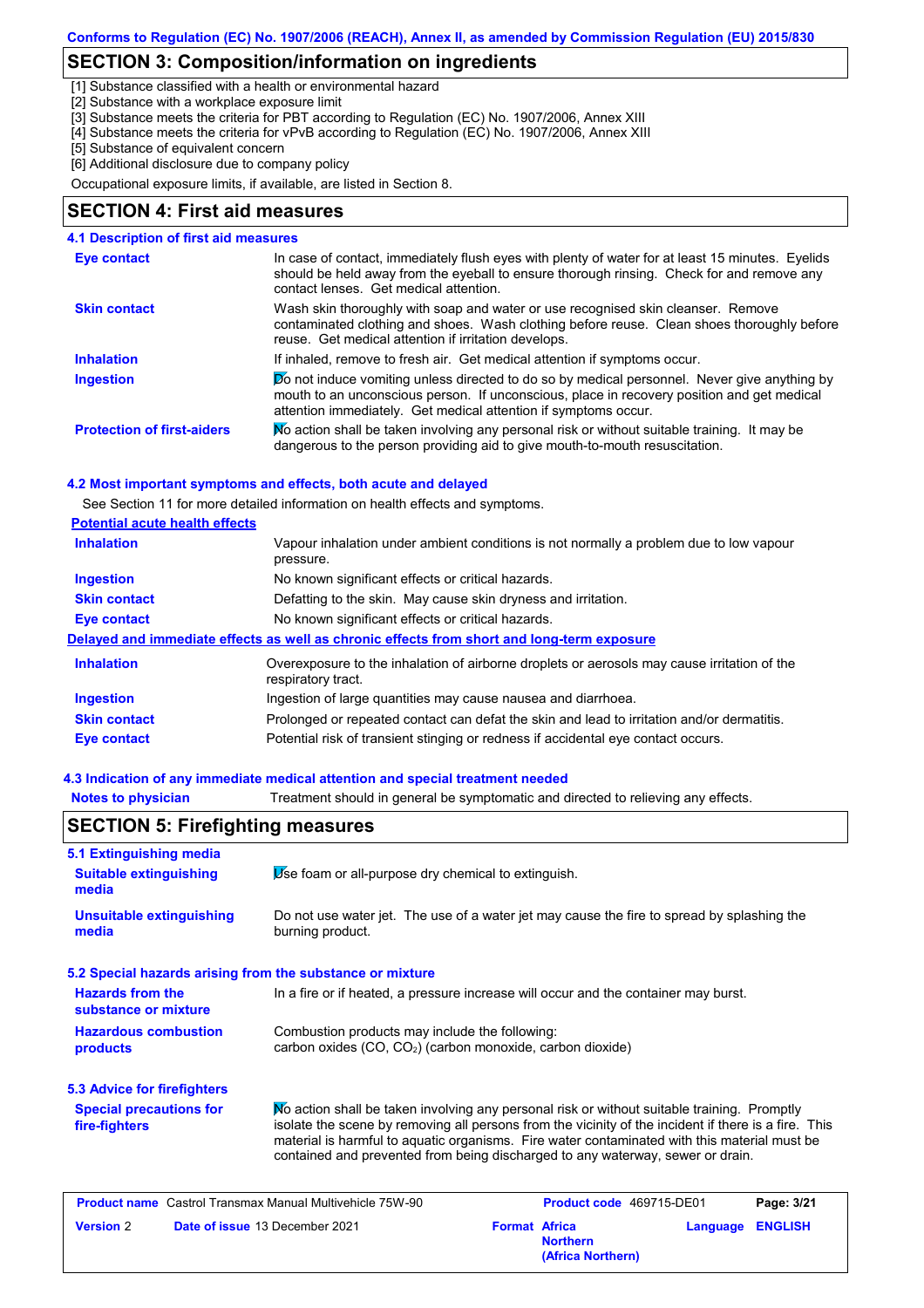# **SECTION 5: Firefighting measures**

| <b>Special protective</b><br>equipment for fire-fighters | Fire-fighters should wear appropriate protective equipment and self-contained breathing<br>apparatus (SCBA) with a full face-piece operated in positive pressure mode. Clothing for fire-<br>fighters (including helmets, protective boots and gloves) conforming to European standard EN<br>469 will provide a basic level of protection for chemical incidents.                                                                                                                                                     |
|----------------------------------------------------------|-----------------------------------------------------------------------------------------------------------------------------------------------------------------------------------------------------------------------------------------------------------------------------------------------------------------------------------------------------------------------------------------------------------------------------------------------------------------------------------------------------------------------|
| <b>SECTION 6: Accidental release measures</b>            |                                                                                                                                                                                                                                                                                                                                                                                                                                                                                                                       |
|                                                          | 6.1 Personal precautions, protective equipment and emergency procedures                                                                                                                                                                                                                                                                                                                                                                                                                                               |
| For non-emergency<br>personnel                           | Contact emergency personnel. No action shall be taken involving any personal risk or without<br>suitable training. Evacuate surrounding areas. Keep unnecessary and unprotected personnel<br>from entering. Do not touch or walk through spilt material. Floors may be slippery; use care to<br>avoid falling. Avoid breathing vapour or mist. Provide adequate ventilation. Put on<br>appropriate personal protective equipment.                                                                                     |
| For emergency responders                                 | Entry into a confined space or poorly ventilated area contaminated with vapour, mist or fume is<br>extremely hazardous without the correct respiratory protective equipment and a safe system of<br>work. Wear self-contained breathing apparatus. Wear a suitable chemical protective suit.<br>Chemical resistant boots. See also the information in "For non-emergency personnel".                                                                                                                                  |
| <b>6.2 Environmental</b><br>precautions                  | Avoid dispersal of spilt material and runoff and contact with soil, waterways, drains and sewers.<br>Inform the relevant authorities if the product has caused environmental pollution (sewers,<br>waterways, soil or air). Water polluting material. May be harmful to the environment if released<br>in large quantities.                                                                                                                                                                                           |
| 6.3 Methods and material for containment and cleaning up |                                                                                                                                                                                                                                                                                                                                                                                                                                                                                                                       |
| <b>Small spill</b>                                       | Stop leak if without risk. Move containers from spill area. Absorb with an inert material and<br>place in an appropriate waste disposal container. Dispose of via a licensed waste disposal<br>contractor.                                                                                                                                                                                                                                                                                                            |
| <b>Large spill</b>                                       | Stop leak if without risk. Move containers from spill area. Approach the release from upwind.<br>Prevent entry into sewers, water courses, basements or confined areas. Contain and collect<br>spillage with non-combustible, absorbent material e.g. sand, earth, vermiculite or diatomaceous<br>earth and place in container for disposal according to local regulations. Contaminated<br>absorbent material may pose the same hazard as the spilt product. Dispose of via a licensed<br>waste disposal contractor. |
| 6.4 Reference to other<br><b>sections</b>                | See Section 1 for emergency contact information.<br>See Section 5 for firefighting measures.<br>See Section 8 for information on appropriate personal protective equipment.<br>See Section 12 for environmental precautions.<br>See Section 13 for additional waste treatment information.                                                                                                                                                                                                                            |

# **SECTION 7: Handling and storage**

| 7.1 Precautions for safe handling                                                    |                                                                                                                                                                                                                                                                                                                                                                                                                                                                                                                                                               |
|--------------------------------------------------------------------------------------|---------------------------------------------------------------------------------------------------------------------------------------------------------------------------------------------------------------------------------------------------------------------------------------------------------------------------------------------------------------------------------------------------------------------------------------------------------------------------------------------------------------------------------------------------------------|
| <b>Protective measures</b>                                                           | $\mathbf{\mathsf{P}}$ ut on appropriate personal protective equipment. Do not ingest. Avoid contact with eyes, skin<br>and clothing. Avoid breathing vapour or mist. Avoid contact of spilt material and runoff with<br>soil and surface waterways. Keep in the original container or an approved alternative made<br>from a compatible material, kept tightly closed when not in use. Do not reuse container. Empty<br>containers retain product residue and can be hazardous.                                                                               |
| <b>Advice on general</b><br>occupational hygiene                                     | Eating, drinking and smoking should be prohibited in areas where this material is handled,<br>stored and processed. Wash thoroughly after handling. Remove contaminated clothing and<br>protective equipment before entering eating areas. See also Section 8 for additional<br>information on hygiene measures.                                                                                                                                                                                                                                              |
| <b>7.2 Conditions for safe</b><br>storage, including any<br><i>incompatibilities</i> | Store in accordance with local regulations. Store in a dry, cool and well-ventilated area, away<br>from incompatible materials (see Section 10). Keep away from heat and direct sunlight. Keep<br>container tightly closed and sealed until ready for use. Containers that have been opened must<br>be carefully resealed and kept upright to prevent leakage. Store and use only in equipment/<br>containers designed for use with this product. Do not store in unlabelled containers. Use<br>appropriate containment to avoid environmental contamination. |
| <b>Not suitable</b>                                                                  | Prolonged exposure to elevated temperature.                                                                                                                                                                                                                                                                                                                                                                                                                                                                                                                   |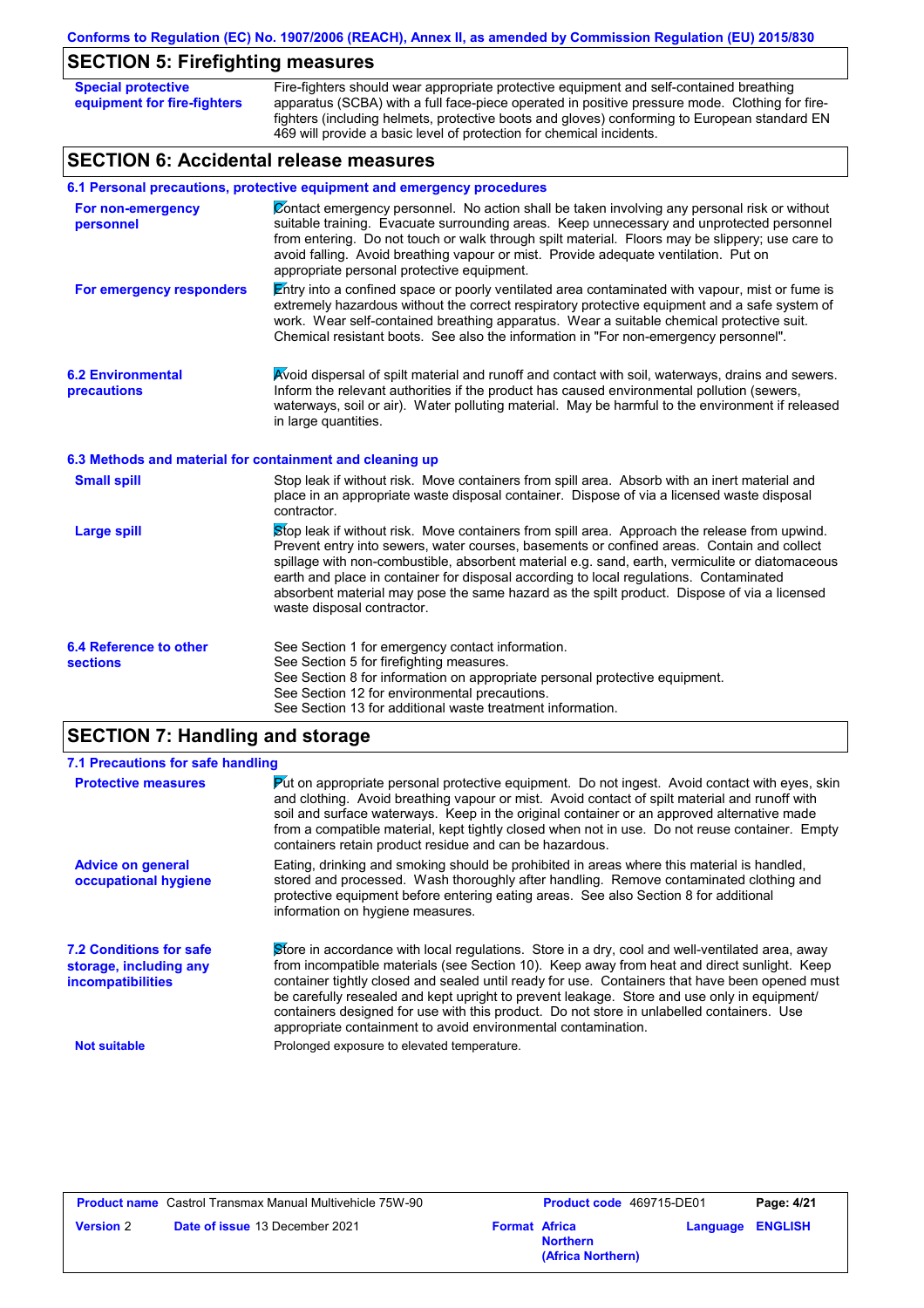# **SECTION 8: Exposure controls/personal protection**

| <b>8.1 Control parameters</b>                               |                                                                                                                                                                                                                                                                                                                                                                                                                                                                                                                                                                                                                                                                                                                                                                                                                                                                                                                                                                                                                            |
|-------------------------------------------------------------|----------------------------------------------------------------------------------------------------------------------------------------------------------------------------------------------------------------------------------------------------------------------------------------------------------------------------------------------------------------------------------------------------------------------------------------------------------------------------------------------------------------------------------------------------------------------------------------------------------------------------------------------------------------------------------------------------------------------------------------------------------------------------------------------------------------------------------------------------------------------------------------------------------------------------------------------------------------------------------------------------------------------------|
| <b>Occupational exposure limits</b>                         |                                                                                                                                                                                                                                                                                                                                                                                                                                                                                                                                                                                                                                                                                                                                                                                                                                                                                                                                                                                                                            |
| <b>Product/ingredient name</b>                              | <b>Exposure limit values</b>                                                                                                                                                                                                                                                                                                                                                                                                                                                                                                                                                                                                                                                                                                                                                                                                                                                                                                                                                                                               |
| Methyl methacrylate                                         | Ministry of Labor (France).<br>TWA: 50 ppm 8 hours. Issued/Revised: 5/2012<br>TWA: 205 mg/m <sup>3</sup> 8 hours. Issued/Revised: 5/2012<br>STEL: 100 ppm 15 minutes. Issued/Revised: 5/2012<br>STEL: 410 mg/m <sup>3</sup> 15 minutes. Issued/Revised: 5/2012<br>Whilst specific OELs for certain components may be shown in this section, other components may be present in any mist,                                                                                                                                                                                                                                                                                                                                                                                                                                                                                                                                                                                                                                   |
| guidance only.                                              | vapour or dust produced. Therefore, the specific OELs may not be applicable to the product as a whole and are provided for                                                                                                                                                                                                                                                                                                                                                                                                                                                                                                                                                                                                                                                                                                                                                                                                                                                                                                 |
| <b>Recommended monitoring</b><br>procedures                 | If this product contains ingredients with exposure limits, personal, workplace atmosphere or<br>biological monitoring may be required to determine the effectiveness of the ventilation or other<br>control measures and/or the necessity to use respiratory protective equipment. Reference<br>should be made to monitoring standards, such as the following: European Standard EN 689<br>(Workplace atmospheres - Guidance for the assessment of exposure by inhalation to chemical<br>agents for comparison with limit values and measurement strategy) European Standard EN<br>14042 (Workplace atmospheres - Guide for the application and use of procedures for the<br>assessment of exposure to chemical and biological agents) European Standard EN 482<br>(Workplace atmospheres - General requirements for the performance of procedures for the<br>measurement of chemical agents) Reference to national guidance documents for methods for<br>the determination of hazardous substances will also be required. |
| <b>Derived No Effect Level</b><br>No DNELs/DMELs available. |                                                                                                                                                                                                                                                                                                                                                                                                                                                                                                                                                                                                                                                                                                                                                                                                                                                                                                                                                                                                                            |
| <b>Predicted No Effect Concentration</b>                    |                                                                                                                                                                                                                                                                                                                                                                                                                                                                                                                                                                                                                                                                                                                                                                                                                                                                                                                                                                                                                            |
| No PNECs available                                          |                                                                                                                                                                                                                                                                                                                                                                                                                                                                                                                                                                                                                                                                                                                                                                                                                                                                                                                                                                                                                            |
| <b>8.2 Exposure controls</b>                                |                                                                                                                                                                                                                                                                                                                                                                                                                                                                                                                                                                                                                                                                                                                                                                                                                                                                                                                                                                                                                            |
| <b>Appropriate engineering</b><br><b>controls</b>           | Provide exhaust ventilation or other engineering controls to keep the relevant airborne<br>concentrations below their respective occupational exposure limits.<br>All activities involving chemicals should be assessed for their risks to health, to ensure<br>exposures are adequately controlled. Personal protective equipment should only be considered<br>after other forms of control measures (e.g. engineering controls) have been suitably evaluated.<br>Personal protective equipment should conform to appropriate standards, be suitable for use, be<br>kept in good condition and properly maintained.<br>Your supplier of personal protective equipment should be consulted for advice on selection and<br>appropriate standards. For further information contact your national organisation for standards.<br>The final choice of protective equipment will depend upon a risk assessment. It is important to<br>ensure that all items of personal protective equipment are compatible.                    |
| <b>Individual protection measures</b>                       |                                                                                                                                                                                                                                                                                                                                                                                                                                                                                                                                                                                                                                                                                                                                                                                                                                                                                                                                                                                                                            |
| <b>Hygiene measures</b>                                     | Wash hands, forearms and face thoroughly after handling chemical products, before eating,<br>smoking and using the lavatory and at the end of the working period. Ensure that eyewash<br>stations and safety showers are close to the workstation location.                                                                                                                                                                                                                                                                                                                                                                                                                                                                                                                                                                                                                                                                                                                                                                |
| <b>Respiratory protection</b>                               | In case of insufficient ventilation, wear suitable respiratory equipment.<br>The correct choice of respiratory protection depends upon the chemicals being handled, the<br>conditions of work and use, and the condition of the respiratory equipment. Safety procedures<br>should be developed for each intended application. Respiratory protection equipment should<br>therefore be chosen in consultation with the supplier/manufacturer and with a full assessment<br>of the working conditions.                                                                                                                                                                                                                                                                                                                                                                                                                                                                                                                      |
| <b>Eye/face protection</b>                                  | Safety glasses with side shields.                                                                                                                                                                                                                                                                                                                                                                                                                                                                                                                                                                                                                                                                                                                                                                                                                                                                                                                                                                                          |
| <b>Skin protection</b>                                      |                                                                                                                                                                                                                                                                                                                                                                                                                                                                                                                                                                                                                                                                                                                                                                                                                                                                                                                                                                                                                            |
| <b>Hand protection</b>                                      | <b>General Information:</b>                                                                                                                                                                                                                                                                                                                                                                                                                                                                                                                                                                                                                                                                                                                                                                                                                                                                                                                                                                                                |
|                                                             | Because specific work environments and material handling practices vary, safety procedures<br>should be developed for each intended application. The correct choice of protective gloves<br>depends upon the chemicals being handled, and the conditions of work and use. Most gloves<br>provide protection for only a limited time before they must be discarded and replaced (even the<br>best chemically resistant gloves will break down after repeated chemical exposures).                                                                                                                                                                                                                                                                                                                                                                                                                                                                                                                                           |
|                                                             | Gloves should be chosen in consultation with the supplier / manufacturer and taking account of<br>a full assessment of the working conditions.                                                                                                                                                                                                                                                                                                                                                                                                                                                                                                                                                                                                                                                                                                                                                                                                                                                                             |
|                                                             | Recommended: Nitrile gloves.                                                                                                                                                                                                                                                                                                                                                                                                                                                                                                                                                                                                                                                                                                                                                                                                                                                                                                                                                                                               |

**Breakthrough time:**

| <b>Product name</b> Castrol Transmax Manual Multivehicle 75W-90 |                                       | <b>Product code</b> 469715-DE01 |                                      | Page: 5/21 |                         |
|-----------------------------------------------------------------|---------------------------------------|---------------------------------|--------------------------------------|------------|-------------------------|
| <b>Version 2</b>                                                | <b>Date of issue 13 December 2021</b> | <b>Format Africa</b>            | <b>Northern</b><br>(Africa Northern) |            | <b>Language ENGLISH</b> |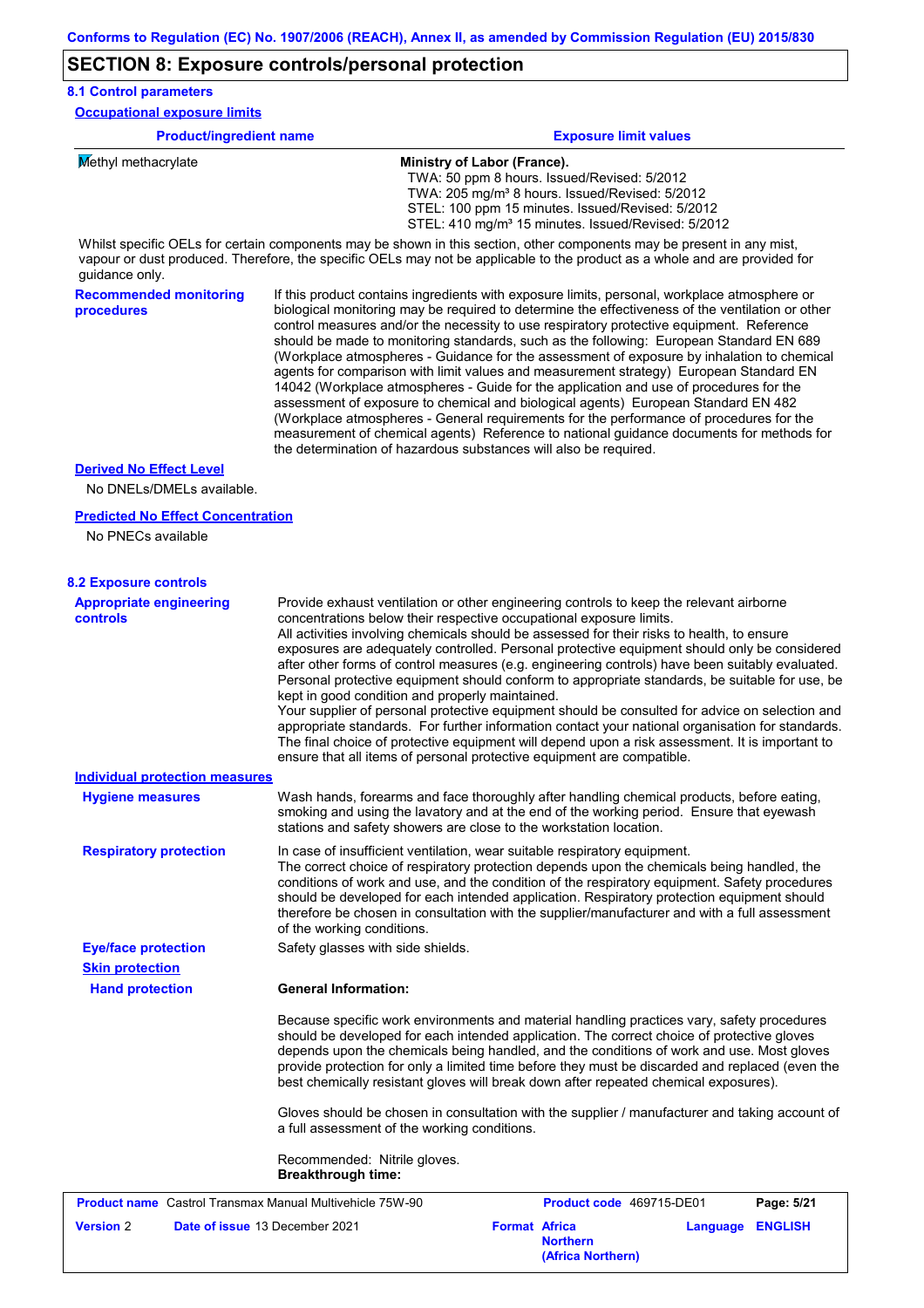# **SECTION 8: Exposure controls/personal protection**

|                                           | Breakthrough time data are generated by glove manufacturers under laboratory test conditions<br>and represent how long a glove can be expected to provide effective permeation resistance. It<br>is important when following breakthrough time recommendations that actual workplace<br>conditions are taken into account. Always consult with your glove supplier for up-to-date<br>technical information on breakthrough times for the recommended glove type.<br>Our recommendations on the selection of gloves are as follows:                                                                                                                               |
|-------------------------------------------|------------------------------------------------------------------------------------------------------------------------------------------------------------------------------------------------------------------------------------------------------------------------------------------------------------------------------------------------------------------------------------------------------------------------------------------------------------------------------------------------------------------------------------------------------------------------------------------------------------------------------------------------------------------|
|                                           | Continuous contact:                                                                                                                                                                                                                                                                                                                                                                                                                                                                                                                                                                                                                                              |
|                                           | Gloves with a minimum breakthrough time of 240 minutes, or >480 minutes if suitable gloves<br>can be obtained.<br>If suitable gloves are not available to offer that level of protection, gloves with shorter<br>breakthrough times may be acceptable as long as appropriate glove maintenance and<br>replacement regimes are determined and adhered to.                                                                                                                                                                                                                                                                                                         |
|                                           | Short-term / splash protection:                                                                                                                                                                                                                                                                                                                                                                                                                                                                                                                                                                                                                                  |
|                                           | Recommended breakthrough times as above.<br>It is recognised that for short-term, transient exposures, gloves with shorter breakthrough times<br>may commonly be used. Therefore, appropriate maintenance and replacement regimes must<br>be determined and rigorously followed.                                                                                                                                                                                                                                                                                                                                                                                 |
|                                           | <b>Glove Thickness:</b>                                                                                                                                                                                                                                                                                                                                                                                                                                                                                                                                                                                                                                          |
|                                           | For general applications, we recommend gloves with a thickness typically greater than 0.35 mm.                                                                                                                                                                                                                                                                                                                                                                                                                                                                                                                                                                   |
|                                           | It should be emphasised that glove thickness is not necessarily a good predictor of glove<br>resistance to a specific chemical, as the permeation efficiency of the glove will be dependent<br>on the exact composition of the glove material. Therefore, glove selection should also be based<br>on consideration of the task requirements and knowledge of breakthrough times.<br>Glove thickness may also vary depending on the glove manufacturer, the glove type and the<br>glove model. Therefore, the manufacturers' technical data should always be taken into account<br>to ensure selection of the most appropriate glove for the task.                |
|                                           | Note: Depending on the activity being conducted, gloves of varying thickness may be required<br>for specific tasks. For example:                                                                                                                                                                                                                                                                                                                                                                                                                                                                                                                                 |
|                                           | • Thinner gloves (down to 0.1 mm or less) may be required where a high degree of manual<br>dexterity is needed. However, these gloves are only likely to give short duration protection and<br>would normally be just for single use applications, then disposed of.                                                                                                                                                                                                                                                                                                                                                                                             |
|                                           | • Thicker gloves (up to 3 mm or more) may be required where there is a mechanical (as well<br>as a chemical) risk i.e. where there is abrasion or puncture potential.                                                                                                                                                                                                                                                                                                                                                                                                                                                                                            |
| <b>Skin and body</b>                      | Use of protective clothing is good industrial practice.<br>Personal protective equipment for the body should be selected based on the task being<br>performed and the risks involved and should be approved by a specialist before handling this<br>product.<br>Cotton or polyester/cotton overalls will only provide protection against light superficial<br>contamination that will not soak through to the skin. Overalls should be laundered on a regular<br>basis. When the risk of skin exposure is high (e.g. when cleaning up spillages or if there is a<br>risk of splashing) then chemical resistant aprons and/or impervious chemical suits and boots |
| <b>Refer to standards:</b>                | will be required.<br>Respiratory protection: EN 529<br>Gloves: EN 420, EN 374<br>Eye protection: EN 166<br>Filtering half-mask: EN 149<br>Filtering half-mask with valve: EN 405<br>Half-mask: EN 140 plus filter<br>Full-face mask: EN 136 plus filter<br>Particulate filters: EN 143<br>Gas/combined filters: EN 14387                                                                                                                                                                                                                                                                                                                                         |
| <b>Environmental exposure</b><br>controls | Emissions from ventilation or work process equipment should be checked to ensure they<br>comply with the requirements of environmental protection legislation. In some cases, fume<br>scrubbers, filters or engineering modifications to the process equipment will be necessary to<br>reduce emissions to acceptable levels.                                                                                                                                                                                                                                                                                                                                    |
|                                           |                                                                                                                                                                                                                                                                                                                                                                                                                                                                                                                                                                                                                                                                  |

| <b>Product name</b> Castrol Transmax Manual Multivehicle 75W-90 |  | <b>Product code</b> 469715-DE01 |                                      | Page: 6/21 |                |
|-----------------------------------------------------------------|--|---------------------------------|--------------------------------------|------------|----------------|
| <b>Version 2</b><br><b>Date of issue 13 December 2021</b>       |  | <b>Format Africa</b>            | <b>Northern</b><br>(Africa Northern) | Language   | <b>ENGLISH</b> |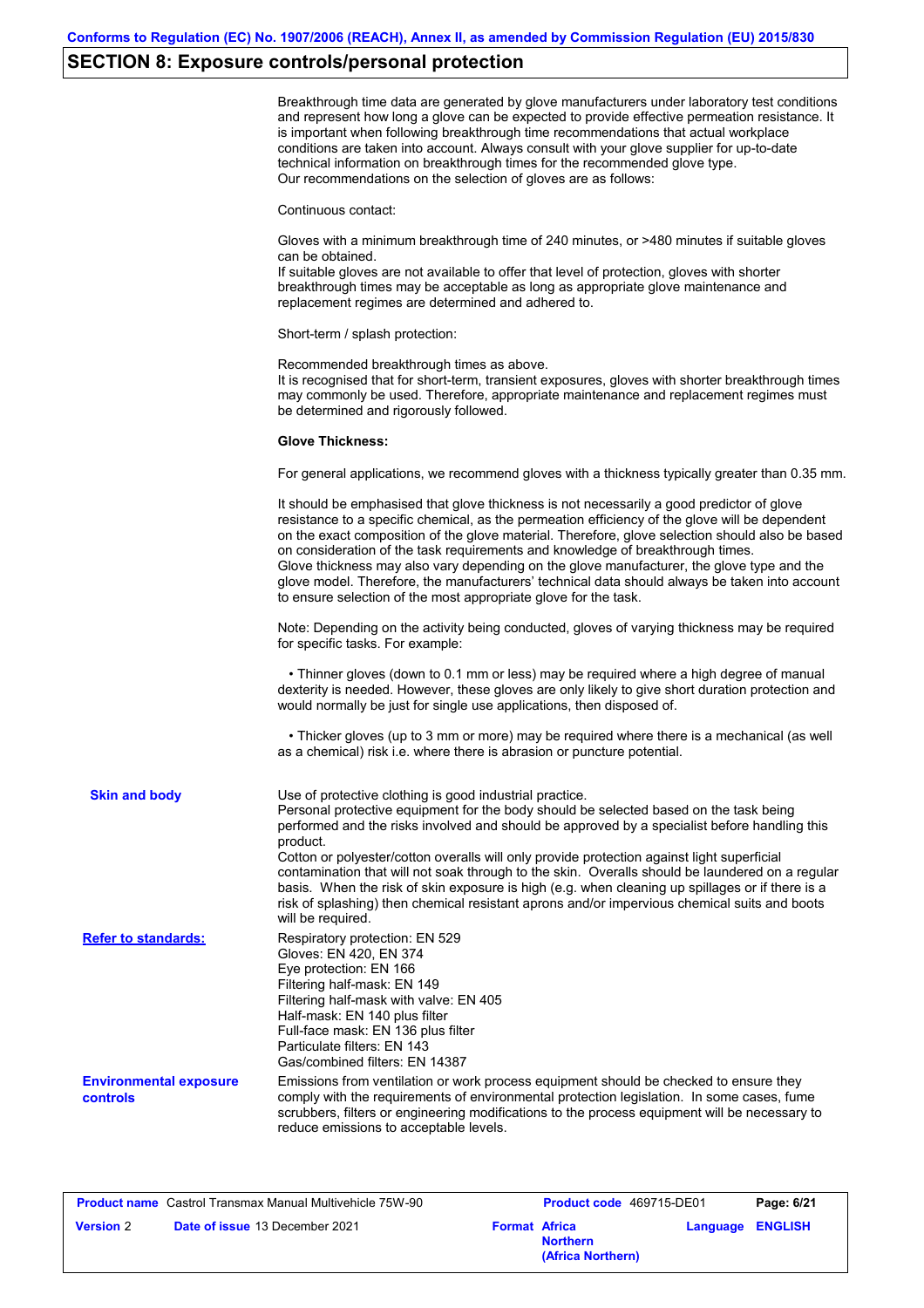# **SECTION 9: Physical and chemical properties**

**9.1 Information on basic physical and chemical properties**

| <b>Appearance</b>                                      |                                                                                                                                    |
|--------------------------------------------------------|------------------------------------------------------------------------------------------------------------------------------------|
| <b>Physical state</b>                                  | Liquid.                                                                                                                            |
| <b>Colour</b>                                          | Amber                                                                                                                              |
| <b>Odour</b>                                           | Not available.                                                                                                                     |
| <b>Odour threshold</b>                                 | Not available.                                                                                                                     |
| рH                                                     | Mot applicable.                                                                                                                    |
| <b>Melting point/freezing point</b>                    | Not available.                                                                                                                     |
| Initial boiling point and boiling<br>range             | Not available.                                                                                                                     |
| <b>Pour point</b>                                      | $-54 °C$                                                                                                                           |
| <b>Flash point</b>                                     | Open cup: >180°C (>356°F) [Cleveland]                                                                                              |
| <b>Evaporation rate</b>                                | Not available.                                                                                                                     |
| <b>Flammability (solid, gas)</b>                       | Not available.                                                                                                                     |
| <b>Upper/lower flammability or</b><br>explosive limits | Not available.                                                                                                                     |
| <b>Vapour pressure</b>                                 | Not available.                                                                                                                     |
| <b>Vapour density</b>                                  | Not available.                                                                                                                     |
| <b>Relative density</b>                                | Not available.                                                                                                                     |
| <b>Density</b>                                         | <1000 kg/m <sup>3</sup> (<1 g/cm <sup>3</sup> ) at 15 <sup>°</sup> C                                                               |
| <b>Solubility(ies)</b>                                 | insoluble in water.                                                                                                                |
| <b>Partition coefficient: n-octanol/</b><br>water      | Mot applicable.                                                                                                                    |
| <b>Auto-ignition temperature</b>                       | Not available.                                                                                                                     |
| <b>Decomposition temperature</b>                       | Not available.                                                                                                                     |
| <b>Viscosity</b>                                       | Kinematic: 76 mm <sup>2</sup> /s (76 cSt) at $40^{\circ}$ C<br>Kinematic: 15.09 mm <sup>2</sup> /s (15.09 cSt) at 100 $^{\circ}$ C |
| <b>Explosive properties</b>                            | Not available.                                                                                                                     |
| <b>Oxidising properties</b>                            | Not available.                                                                                                                     |
|                                                        |                                                                                                                                    |

#### **9.2 Other information**

No additional information.

| <b>SECTION 10: Stability and reactivity</b>       |                                                                                                                                                                         |  |
|---------------------------------------------------|-------------------------------------------------------------------------------------------------------------------------------------------------------------------------|--|
| <b>10.1 Reactivity</b>                            | No specific test data available for this product. Refer to Conditions to avoid and Incompatible<br>materials for additional information.                                |  |
| <b>10.2 Chemical stability</b>                    | The product is stable.                                                                                                                                                  |  |
| <b>10.3 Possibility of</b><br>hazardous reactions | Under normal conditions of storage and use, hazardous reactions will not occur.<br>Under normal conditions of storage and use, hazardous polymerisation will not occur. |  |
| <b>10.4 Conditions to avoid</b>                   | Avoid all possible sources of ignition (spark or flame).                                                                                                                |  |
| 10.5 Incompatible materials                       | Reactive or incompatible with the following materials: oxidising materials.                                                                                             |  |
| <b>10.6 Hazardous</b><br>decomposition products   | Under normal conditions of storage and use, hazardous decomposition products should not be<br>produced.                                                                 |  |

# **SECTION 11: Toxicological information**

# **11.1 Information on toxicological effects**

**Acute toxicity estimates**

|                  | <b>Product name</b> Castrol Transmax Manual Multivehicle 75W-90 |                      | <b>Product code</b> 469715-DE01      |                         | Page: 7/21 |
|------------------|-----------------------------------------------------------------|----------------------|--------------------------------------|-------------------------|------------|
| <b>Version 2</b> | <b>Date of issue 13 December 2021</b>                           | <b>Format Africa</b> | <b>Northern</b><br>(Africa Northern) | <b>Language ENGLISH</b> |            |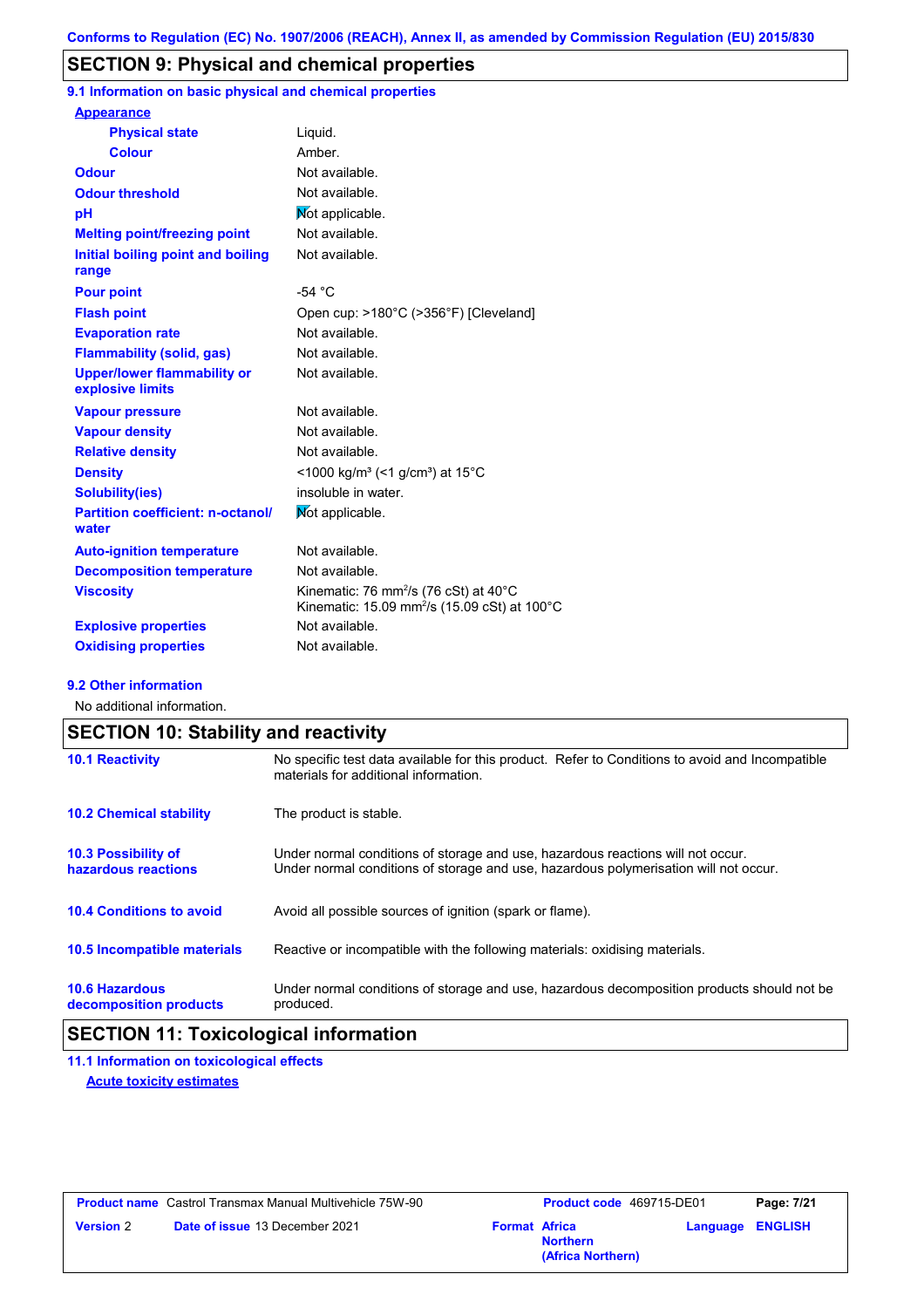# **SECTION 11: Toxicological information**

|                                                                                                        | <b>Product/ingredient name</b>                                                                          |                                                                                                                             | Oral (mg/<br>kg) | <b>Dermal</b><br>(mg/kg) | <b>Inhalation</b><br>(gases)<br>(ppm) | <b>Inhalation</b><br>(vapours)<br>(mg/l) | <b>Inhalation</b><br>(dusts<br>and mists)<br>(mg/l) |
|--------------------------------------------------------------------------------------------------------|---------------------------------------------------------------------------------------------------------|-----------------------------------------------------------------------------------------------------------------------------|------------------|--------------------------|---------------------------------------|------------------------------------------|-----------------------------------------------------|
|                                                                                                        | Castrol Transmax Manual Multivehicle 75W-90<br>Dec-1-ene, dimers, hydrogenated                          |                                                                                                                             | N/A<br>N/A       | N/A<br>N/A               | N/A<br>N/A                            | N/A<br>N/A                               | 6<br>1.5                                            |
| <b>Information on likely</b><br>Routes of entry anticipated: Dermal, Inhalation.<br>routes of exposure |                                                                                                         |                                                                                                                             |                  |                          |                                       |                                          |                                                     |
|                                                                                                        | <b>Potential acute health effects</b>                                                                   |                                                                                                                             |                  |                          |                                       |                                          |                                                     |
|                                                                                                        | <b>Inhalation</b>                                                                                       | Vapour inhalation under ambient conditions is not normally a problem due to low vapour<br>pressure.                         |                  |                          |                                       |                                          |                                                     |
|                                                                                                        | <b>Ingestion</b>                                                                                        | No known significant effects or critical hazards.                                                                           |                  |                          |                                       |                                          |                                                     |
|                                                                                                        | <b>Skin contact</b>                                                                                     | Defatting to the skin. May cause skin dryness and irritation.                                                               |                  |                          |                                       |                                          |                                                     |
|                                                                                                        | <b>Eye contact</b>                                                                                      | No known significant effects or critical hazards.                                                                           |                  |                          |                                       |                                          |                                                     |
|                                                                                                        | Symptoms related to the physical, chemical and toxicological characteristics                            |                                                                                                                             |                  |                          |                                       |                                          |                                                     |
|                                                                                                        | <b>Inhalation</b>                                                                                       | May be harmful by inhalation if exposure to vapour, mists or fumes resulting from thermal<br>decomposition products occurs. |                  |                          |                                       |                                          |                                                     |
|                                                                                                        | <b>Ingestion</b>                                                                                        | No specific data.                                                                                                           |                  |                          |                                       |                                          |                                                     |
|                                                                                                        | <b>Skin contact</b>                                                                                     | Adverse symptoms may include the following:<br>irritation<br>dryness<br>cracking                                            |                  |                          |                                       |                                          |                                                     |
|                                                                                                        | <b>Eye contact</b>                                                                                      | No specific data.                                                                                                           |                  |                          |                                       |                                          |                                                     |
|                                                                                                        | Delayed and immediate effects as well as chronic effects from short and long-term exposure              |                                                                                                                             |                  |                          |                                       |                                          |                                                     |
|                                                                                                        | <b>Inhalation</b>                                                                                       | Overexposure to the inhalation of airborne droplets or aerosols may cause irritation of the<br>respiratory tract.           |                  |                          |                                       |                                          |                                                     |
|                                                                                                        | <b>Ingestion</b>                                                                                        | Ingestion of large quantities may cause nausea and diarrhoea.                                                               |                  |                          |                                       |                                          |                                                     |
|                                                                                                        | <b>Skin contact</b>                                                                                     | Prolonged or repeated contact can defat the skin and lead to irritation and/or dermatitis.                                  |                  |                          |                                       |                                          |                                                     |
|                                                                                                        | Potential risk of transient stinging or redness if accidental eye contact occurs.<br><b>Eye contact</b> |                                                                                                                             |                  |                          |                                       |                                          |                                                     |
|                                                                                                        | <b>Potential chronic health effects</b>                                                                 |                                                                                                                             |                  |                          |                                       |                                          |                                                     |
|                                                                                                        | General                                                                                                 | No known significant effects or critical hazards.                                                                           |                  |                          |                                       |                                          |                                                     |
|                                                                                                        | <b>Carcinogenicity</b>                                                                                  | No known significant effects or critical hazards.                                                                           |                  |                          |                                       |                                          |                                                     |
|                                                                                                        | <b>Mutagenicity</b>                                                                                     | No known significant effects or critical hazards.                                                                           |                  |                          |                                       |                                          |                                                     |
|                                                                                                        | <b>Developmental effects</b>                                                                            | No known significant effects or critical hazards.                                                                           |                  |                          |                                       |                                          |                                                     |
|                                                                                                        | <b>Fertility effects</b><br>No known significant effects or critical hazards.                           |                                                                                                                             |                  |                          |                                       |                                          |                                                     |
|                                                                                                        |                                                                                                         |                                                                                                                             |                  |                          |                                       |                                          |                                                     |

## **SECTION 12: Ecological information**

**12.1 Toxicity Environmental hazards Harmful to aquatic life with long lasting effects.** 

## **12.2 Persistence and degradability**

Not expected to be rapidly degradable.

#### **12.3 Bioaccumulative potential**

This product is not expected to bioaccumulate through food chains in the environment.

| <b>12.4 Mobility in soil</b>                                  |                                                                      |
|---------------------------------------------------------------|----------------------------------------------------------------------|
| <b>Soil/water partition</b><br>coefficient (K <sub>oc</sub> ) | Not available.                                                       |
| <b>Mobility</b>                                               | Spillages may penetrate the soil causing ground water contamination. |

#### **12.5 Results of PBT and vPvB assessment**

Product does not meet the criteria for PBT or vPvB according to Regulation (EC) No. 1907/2006, Annex XIII.

| <b>12.6 Other adverse effects</b>   |                                                                                                                           |
|-------------------------------------|---------------------------------------------------------------------------------------------------------------------------|
| <b>Other ecological information</b> | Spills may form a film on water surfaces causing physical damage to organisms. Oxygen<br>transfer could also be impaired. |

|                  | <b>Product name</b> Castrol Transmax Manual Multivehicle 75W-90 |                      | <b>Product code</b> 469715-DE01      |                         | Page: 8/21 |
|------------------|-----------------------------------------------------------------|----------------------|--------------------------------------|-------------------------|------------|
| <b>Version 2</b> | <b>Date of issue 13 December 2021</b>                           | <b>Format Africa</b> | <b>Northern</b><br>(Africa Northern) | <b>Language ENGLISH</b> |            |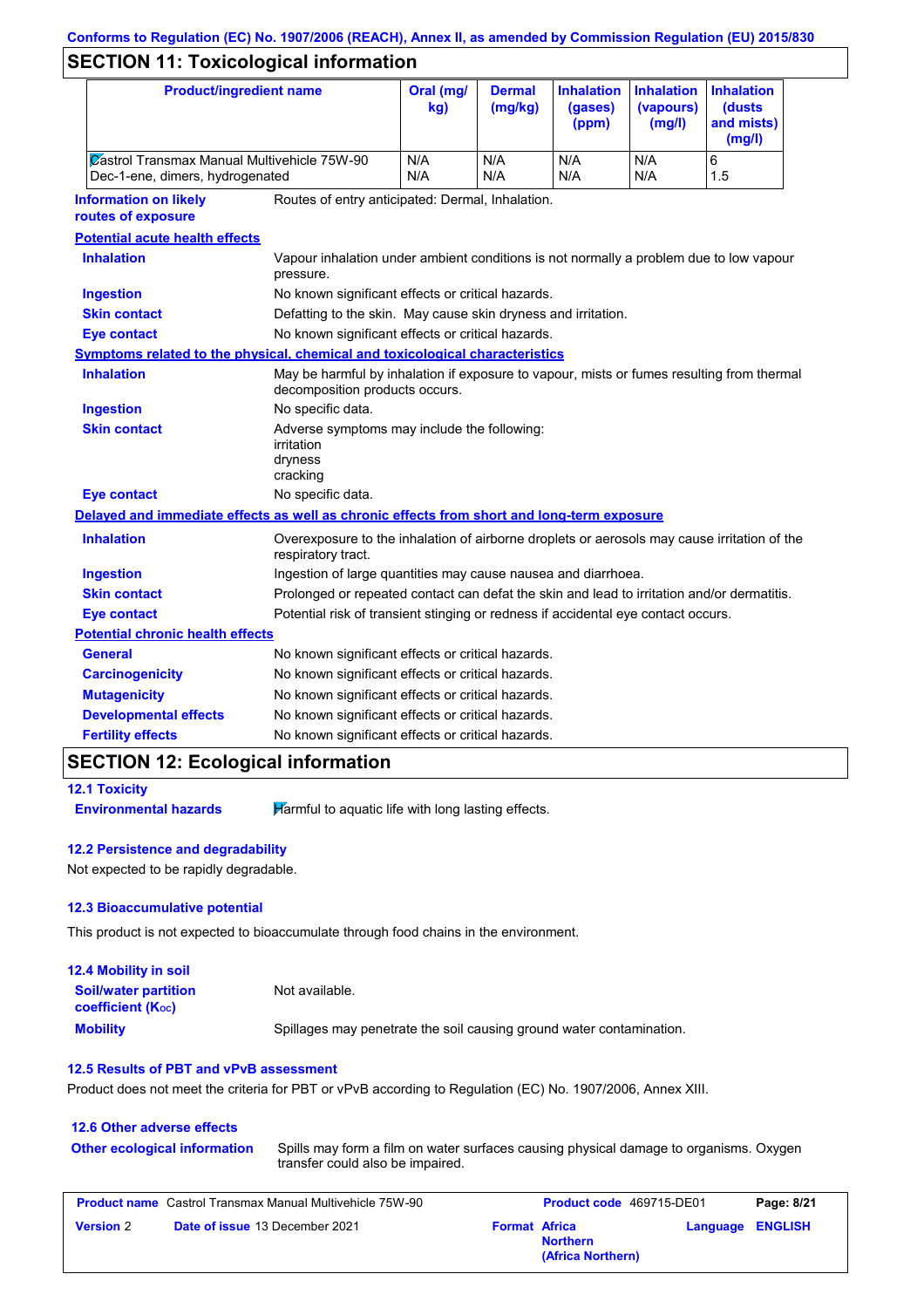## **SECTION 13: Disposal considerations**

#### **13.1 Waste treatment methods**

#### **Product**

**Methods of disposal**

Where possible, arrange for product to be recycled. Dispose of via an authorised person/ licensed waste disposal contractor in accordance with local regulations.

**Hazardous waste** Yes.

**European waste catalogue (EWC)**

| Waste code | <b>Waste designation</b>                |
|------------|-----------------------------------------|
| 13 02 08*  | other engine, gear and lubricating oils |

However, deviation from the intended use and/or the presence of any potential contaminants may require an alternative waste disposal code to be assigned by the end user.

#### **Packaging**

**Methods of disposal Special precautions** Where possible, arrange for product to be recycled. Dispose of via an authorised person/ licensed waste disposal contractor in accordance with local regulations.

 $\overline{\mathbf{\mathcal{V}}}$ his material and its container must be disposed of in a safe way. Care should be taken when handling emptied containers that have not been cleaned or rinsed out. Empty containers or liners may retain some product residues. Empty containers represent a fire hazard as they may contain flammable product residues and vapour. Never weld, solder or braze empty containers. Avoid dispersal of spilt material and runoff and contact with soil, waterways, drains and sewers. **References** Commission 2014/955/EU Directive 2008/98/EC

## **SECTION 14: Transport information**

|                                                | <b>ADR/RID</b> | <b>ADN</b>     | <b>IMDG</b>    | <b>IATA</b>    |
|------------------------------------------------|----------------|----------------|----------------|----------------|
| 14.1 UN number                                 | Not regulated. | Not regulated. | Not regulated. | Not regulated. |
| 14.2 UN proper<br>shipping name                |                |                |                |                |
| <b>14.3 Transport</b><br>hazard class(es)      |                |                |                |                |
| 14.4 Packing<br>group                          |                |                |                |                |
| 14.5<br><b>Environmental</b><br><b>hazards</b> | No.            | No.            | No.            | No.            |
| <b>Additional</b><br>information               |                |                |                |                |

**14.6 Special precautions for user** Not available.

| <b>14.7 Transport in bulk</b> | Not available. |
|-------------------------------|----------------|
| according to <b>IMO</b>       |                |
| <b>instruments</b>            |                |

## **SECTION 15: Regulatory information**

**15.1 Safety, health and environmental regulations/legislation specific for the substance or mixture EU Regulation (EC) No. 1907/2006 (REACH)**

**Annex XIV - List of substances subject to authorisation**

#### **Annex XIV**

None of the components are listed.

#### **Substances of very high concern**

None of the components are listed.

#### **Other regulations**

**REACH Status For the REACH status of this product please consult your company contact, as identified in** Section 1.

**Product name** Castrol Transmax Manual Multivehicle 75W-90 **Product code** 469715-DE01 **Page: 9/21 Version** 2 **Date of issue** 13 December 2021 **Format** Africa **Northern Language ENGLISH (Africa Northern)**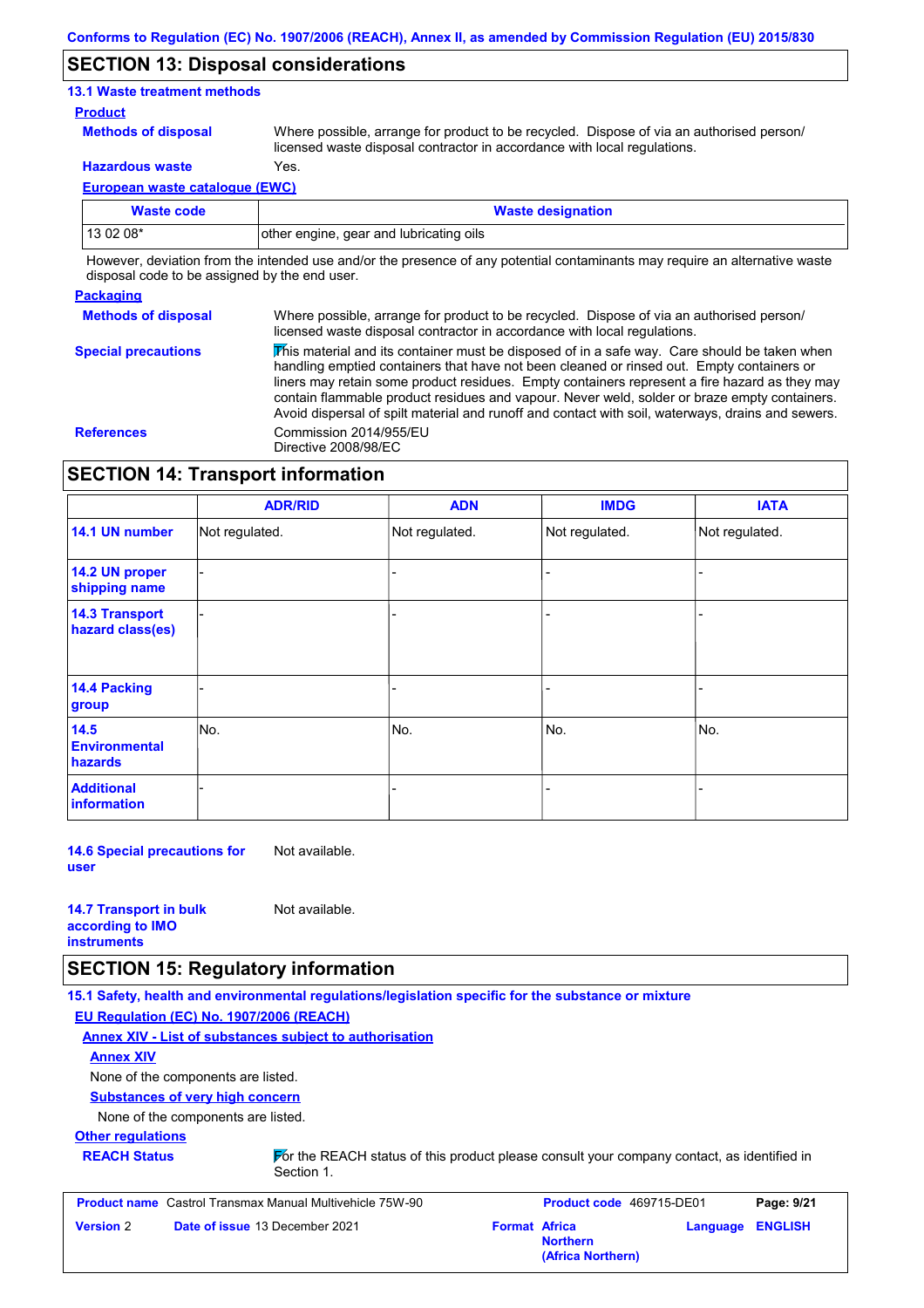# **SECTION 15: Regulatory information**

| <b>United States inventory</b><br>(TSCA 8b)                     | All components are active or exempted. |
|-----------------------------------------------------------------|----------------------------------------|
| <b>Australia inventory (AIIC)</b>                               | All components are listed or exempted. |
| <b>Canada inventory</b>                                         | All components are listed or exempted. |
| <b>China inventory (IECSC)</b>                                  | All components are listed or exempted. |
| <b>Japan inventory (CSCL)</b>                                   | All components are listed or exempted. |
| <b>Korea inventory (KECI)</b>                                   | All components are listed or exempted. |
| <b>Philippines inventory</b><br>(PICCS)                         | All components are listed or exempted. |
| <b>Taiwan Chemical</b><br><b>Substances Inventory</b><br>(TCSI) | All components are listed or exempted. |
| Ozone depleting substances (1005/2009/EU)                       |                                        |
| Not listed.                                                     |                                        |
|                                                                 |                                        |

**Prior Informed Consent (PIC) (649/2012/EU)** Not listed.

#### **Seveso Directive**

This product is not controlled under the Seveso Directive.

#### **National regulations**

| <b>15.2 Chemical safety</b> | A Chemical Safety Assessment has been carried out for one or more of the substances within  |
|-----------------------------|---------------------------------------------------------------------------------------------|
| assessment                  | this mixture. A Chemical Safety Assessment has not been carried out for the mixture itself. |

# **SECTION 16: Other information**

| <b>Abbreviations and acronyms</b>                               | Inland Waterway                                                 | ADN = European Provisions concerning the International Carriage of Dangerous Goods by    |             |
|-----------------------------------------------------------------|-----------------------------------------------------------------|------------------------------------------------------------------------------------------|-------------|
|                                                                 | Road                                                            | ADR = The European Agreement concerning the International Carriage of Dangerous Goods by |             |
|                                                                 | ATE = Acute Toxicity Estimate                                   |                                                                                          |             |
|                                                                 | <b>BCF</b> = Bioconcentration Factor                            |                                                                                          |             |
|                                                                 | CAS = Chemical Abstracts Service                                |                                                                                          |             |
|                                                                 |                                                                 | CLP = Classification, Labelling and Packaging Regulation [Regulation (EC) No. 1272/2008] |             |
|                                                                 | CSA = Chemical Safety Assessment                                |                                                                                          |             |
|                                                                 | CSR = Chemical Safety Report                                    |                                                                                          |             |
|                                                                 | DMEL = Derived Minimal Effect Level                             |                                                                                          |             |
|                                                                 | DNEL = Derived No Effect Level                                  |                                                                                          |             |
|                                                                 |                                                                 | EINECS = European Inventory of Existing Commercial chemical Substances                   |             |
|                                                                 | ES = Exposure Scenario                                          |                                                                                          |             |
|                                                                 | EUH statement = CLP-specific Hazard statement                   |                                                                                          |             |
|                                                                 | EWC = European Waste Catalogue                                  |                                                                                          |             |
|                                                                 |                                                                 | GHS = Globally Harmonized System of Classification and Labelling of Chemicals            |             |
|                                                                 | IATA = International Air Transport Association                  |                                                                                          |             |
|                                                                 | IBC = Intermediate Bulk Container                               |                                                                                          |             |
|                                                                 | <b>IMDG</b> = International Maritime Dangerous Goods            |                                                                                          |             |
|                                                                 | LogPow = logarithm of the octanol/water partition coefficient   |                                                                                          |             |
|                                                                 |                                                                 | MARPOL = International Convention for the Prevention of Pollution From Ships, 1973 as    |             |
|                                                                 | modified by the Protocol of 1978. ("Marpol" = marine pollution) |                                                                                          |             |
|                                                                 | OECD = Organisation for Economic Co-operation and Development   |                                                                                          |             |
|                                                                 | PBT = Persistent, Bioaccumulative and Toxic                     |                                                                                          |             |
|                                                                 | PNEC = Predicted No Effect Concentration                        |                                                                                          |             |
|                                                                 |                                                                 | REACH = Registration, Evaluation, Authorisation and Restriction of Chemicals Regulation  |             |
|                                                                 | [Regulation (EC) No. 1907/2006]                                 |                                                                                          |             |
|                                                                 |                                                                 | RID = The Regulations concerning the International Carriage of Dangerous Goods by Rail   |             |
|                                                                 | <b>RRN = REACH Registration Number</b>                          |                                                                                          |             |
|                                                                 | SADT = Self-Accelerating Decomposition Temperature              |                                                                                          |             |
|                                                                 | SVHC = Substances of Very High Concern                          |                                                                                          |             |
|                                                                 | STOT-RE = Specific Target Organ Toxicity - Repeated Exposure    |                                                                                          |             |
|                                                                 | STOT-SE = Specific Target Organ Toxicity - Single Exposure      |                                                                                          |             |
|                                                                 | TWA = Time weighted average                                     |                                                                                          |             |
|                                                                 | $UN = United Nations$                                           |                                                                                          |             |
|                                                                 | UVCB = Complex hydrocarbon substance                            |                                                                                          |             |
|                                                                 | VOC = Volatile Organic Compound                                 |                                                                                          |             |
|                                                                 | vPvB = Very Persistent and Very Bioaccumulative                 |                                                                                          |             |
|                                                                 |                                                                 | Varies = may contain one or more of the following 64741-88-4 / RRN 01-2119488706-23,     |             |
|                                                                 |                                                                 | 64741-89-5 / RRN 01-2119487067-30, 64741-95-3 / RRN 01-2119487081-40, 64741-96-4/ RRN    |             |
| <b>Product name</b> Castrol Transmax Manual Multivehicle 75W-90 |                                                                 | <b>Product code</b> 469715-DE01                                                          | Page: 10/21 |

| <b>Product name</b> Castrol Transmax Manual Multivehicle 75W-90 |                      |                                      | <b>Product code</b> 469715-DE01 |  |
|-----------------------------------------------------------------|----------------------|--------------------------------------|---------------------------------|--|
| <b>Version 2</b><br><b>Date of issue 13 December 2021</b>       | <b>Format Africa</b> | <b>Northern</b><br>(Africa Northern) | <b>Language ENGLISH</b>         |  |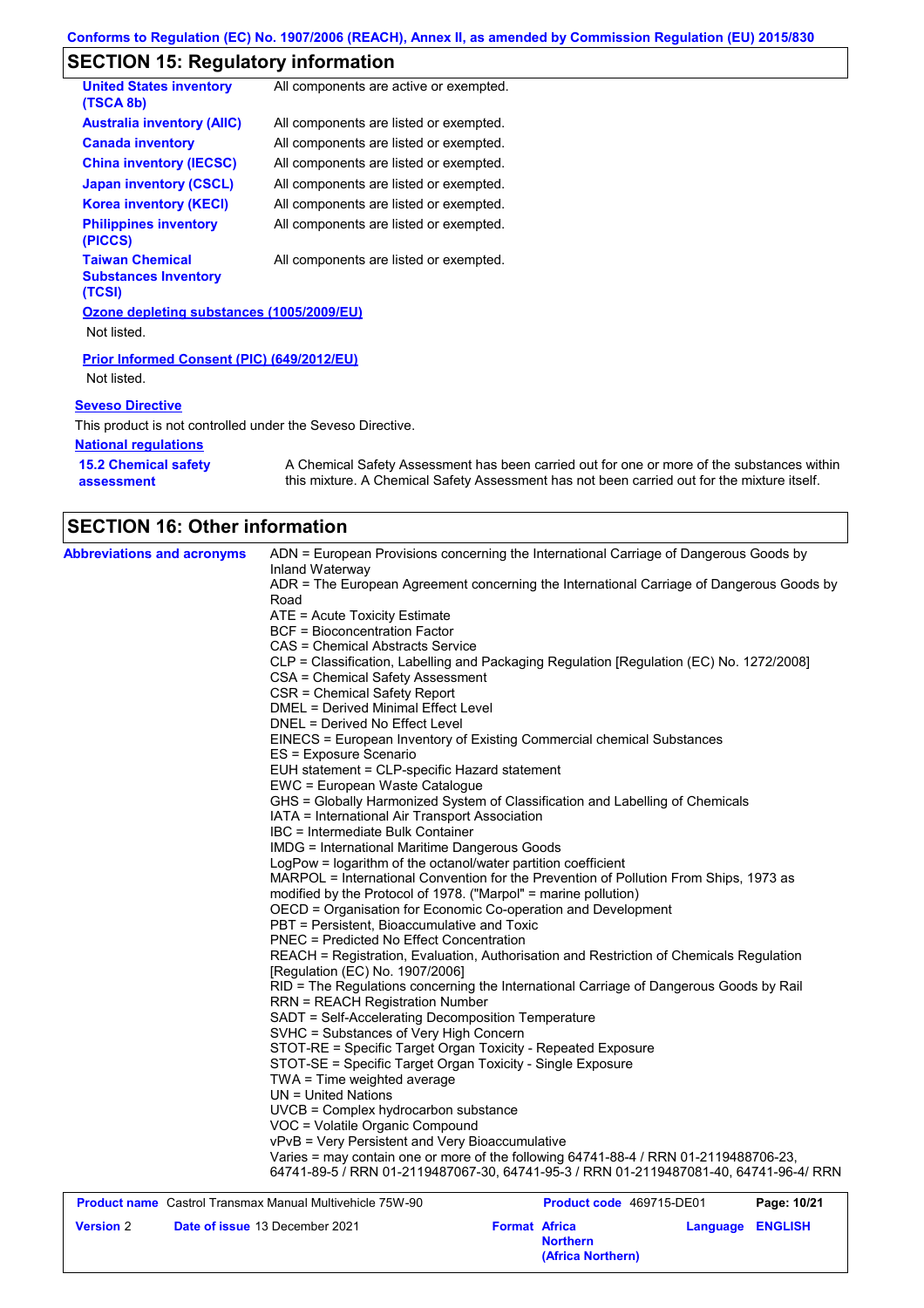## **SECTION 16: Other information**

01-2119483621-38, 64742-01-4 / RRN 01-2119488707-21, 64742-44-5 / RRN 01-2119985177-24, 64742-45-6, 64742-52-5 / RRN 01-2119467170-45, 64742-53-6 / RRN 01-2119480375-34, 64742-54-7 / RRN 01-2119484627-25, 64742-55-8 / RRN 01-2119487077-29, 64742-56-9 / RRN 01-2119480132-48, 64742-57-0 / RRN 01-2119489287-22, 64742-58-1, 64742-62-7 / RRN 01-2119480472-38, 64742-63-8, 64742-65-0 / RRN 01-2119471299-27, 64742-70-7 / RRN 01-2119487080-42, 72623-85-9 / RRN 01-2119555262-43, 72623-86-0 / RRN 01-2119474878-16, 72623-87-1 / RRN 01-2119474889-13

#### **Procedure used to derive the classification according to Regulation (EC) No. 1272/2008 [CLP/GHS]**

| <b>Classification</b>                      | <b>Justification</b> |
|--------------------------------------------|----------------------|
| <b>Aguatic Chronic 3, H412</b>             | Calculation method   |
| <b>History</b><br>- - -<br>1011010001<br>. |                      |

| Date of issue/ Date of<br><b>revision</b> | 13/12/2021.                |
|-------------------------------------------|----------------------------|
| Date of previous issue                    | 14/10/2020.                |
| <b>Prepared by</b>                        | <b>Product Stewardship</b> |

#### **Indicates information that has changed from previously issued version.**

#### **Notice to reader**

All reasonably practicable steps have been taken to ensure this data sheet and the health, safety and environmental information contained in it is accurate as of the date specified below. No warranty or representation, express or implied is made as to the accuracy or completeness of the data and information in this data sheet.

The data and advice given apply when the product is sold for the stated application or applications. You should not use the product other than for the stated application or applications without seeking advice from BP Group.

It is the user's obligation to evaluate and use this product safely and to comply with all applicable laws and regulations. The BP Group shall not be responsible for any damage or injury resulting from use, other than the stated product use of the material, from any failure to adhere to recommendations, or from any hazards inherent in the nature of the material. Purchasers of the product for supply to a third party for use at work, have a duty to take all necessary steps to ensure that any person handling or using the product is provided with the information in this sheet. Employers have a duty to tell employees and others who may be affected of any hazards described in this sheet and of any precautions that should be taken. You can contact the BP Group to ensure that this document is the most current available. Alteration of this document is strictly prohibited.

يتفق ولائحة (المجموعة الأوروبية) رقم 1907/2006 (تشريع تقييم المواد الكيميائية وتسجيلها وإقرارها (REACH)، الملحق 2، بصيغته المعدلة بلائحة (الاتحاد الأوروبي) رقم **2015/830**

**صحیفة بیانات السلامة**



#### صحيفة بيانات سلامة المادة ر**قم #**<br>نوع المنتَج<br>1.3 بيانات مورّد صحيفة بيانات السلامة<br>المورّد infosa@za.bp.com **1.4 رقم ھاتف الطوارئ** Tygerberg Poison Centre: 0861 555 777 Carechem: +27 21 300 2732 (24/7) BP Southern Africa (Pty)Ltd 199 Oxford Road Oxford Parks Dunkeld, 2196 South Africa نوع ال<br>**بور**َ<br>المورَد **عنوان البرید الإلكتروني رقم ھاتف الطوارئ Castrol Transmax Manual Multivehicle 75W-90** Liquid. 469715-DE01 469715 **اسم المنتج نوع المنتَج كود المنتج صحیفة بیانات سلامة المادة رقم #** ا**لقسم 1: تعر<br>القسم 1: تعر<br>اسم المنتج القسم :1 تعریف المادة/المستحضر و الشركة/المشروع Product name** Castrol Transmax Manual Multivehicle 75W-90 **Product code** 469715-DE01 **Page: 11/21 Page: 11/21 Version** 2 **Date of issue** 13 December 2021 **Format Africa Northern Language ENGLISH (Africa Northern)**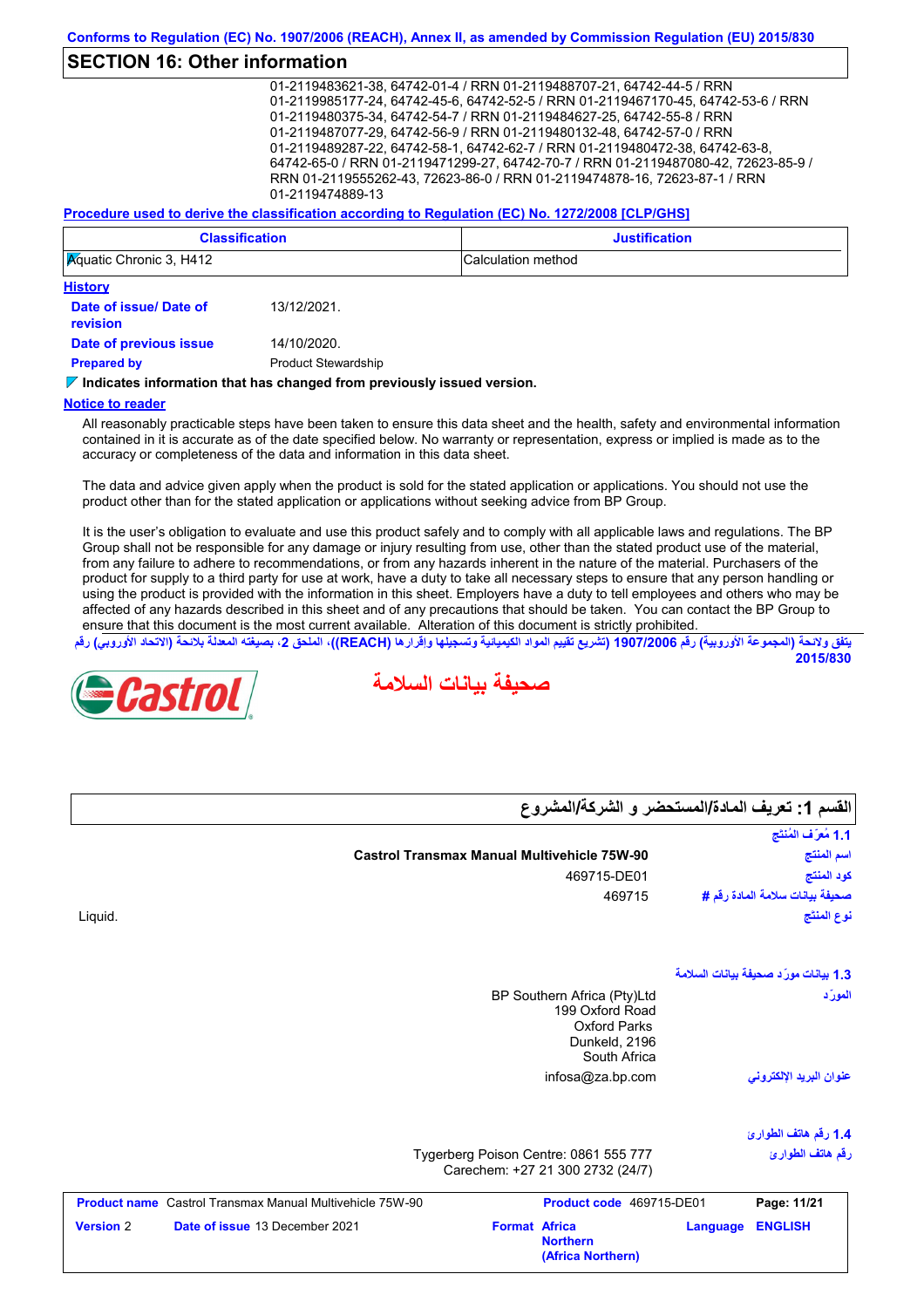|                                                                                                                                                                            | القسم 2: بيان الأخطار                                                                                                          |
|----------------------------------------------------------------------------------------------------------------------------------------------------------------------------|--------------------------------------------------------------------------------------------------------------------------------|
|                                                                                                                                                                            | 2.1 تصنيف المادة أو الخليط                                                                                                     |
| خليط                                                                                                                                                                       | تعريف المنتج                                                                                                                   |
|                                                                                                                                                                            | التصنيف وفقاً للتنظيم (الاتحاد الأوروبي) رقم CLP/GHS] 1272/2008                                                                |
|                                                                                                                                                                            | Aquatic Chronic 3, H4 2                                                                                                        |
|                                                                                                                                                                            | انظر القسم 16 لمطالعة نص بيانات الأخطار آنف الذكر كاملاً .                                                                     |
| مراجعة الأقسام 11 و12 للوقوف على مزيد من المعلومات المفصلة بشأن الأثار الصحية والأعراض والمخاطر البيئية                                                                    |                                                                                                                                |
|                                                                                                                                                                            | 2.2 عناصر الوسم                                                                                                                |
| بدون كلمة تتبيه                                                                                                                                                            | كلمة التنببه                                                                                                                   |
| H4 \2 - ضار للحياة المائية مع تأثيرات طويلة الأمد.                                                                                                                         | عبارات المخاطر                                                                                                                 |
|                                                                                                                                                                            | عبارات التحذير                                                                                                                 |
| P273 - تجنب انتشار المادة في البيئة.                                                                                                                                       | الوقاية                                                                                                                        |
| غير قابل للتطبيق.                                                                                                                                                          | الاستحابة                                                                                                                      |
| غير قابل للتطبيق.                                                                                                                                                          | التخزين                                                                                                                        |
| P50 ـ تخلص من المحتويات والوعاء وفقاً لكافة اللوائح المحلية، والإقليمية، والوطنية، والدولية.                                                                               | التخلص من النفاية                                                                                                              |
| <mark>تح</mark> توى ميثيل ميثاكريلات. قد يُحدِث تفاعل تحسسي.                                                                                                               | عناصر التوسيم التكميلية                                                                                                        |
| تنظيم (المجلس الأوروبي) رقم 1907/2006 (تسجيل الكيماويات وتقييمها وترخيصها REACH)                                                                                           |                                                                                                                                |
| غير قابل للتطبيق.                                                                                                                                                          | المُلحق السابع عشر؛ فَيود على تصنيع<br>وطرح واستخدام مواد وخلائط<br>وحاجيات مُعينة خطرة                                        |
|                                                                                                                                                                            | متطلبات التغليف الخاصة                                                                                                         |
| غير قابل للتطبيق.                                                                                                                                                          | يُراعى أن تُزوَّد العبوات بِأنظمة إغلاق<br>منبعة للأطفال                                                                       |
| غير  قابل للتطبيق.                                                                                                                                                         | تحذير لمسى من الخطر                                                                                                            |
|                                                                                                                                                                            | 2.3 الأخطار الأخرى                                                                                                             |
| المنتج لا يُلبي معايير ثبات المواد والتراكمية الأحيائية والسمية PBT أو معايير شدة الثبات وشدة التراكمية الأحيائية وفق لانحة المجلس<br>الأوروبي رقم 1907/2006، الملحق XIII. | نتائج مأخوذة من تقييم الـ PBT (البقاء<br>والسمية والتراكم البيولوجي) والـ<br>vPvB (البقاء الشديد والتراكم<br>البيولوجي الشديد) |
| This mixture does not contain any substances that are assessed to be a PBT or a vPvB.                                                                                      | <b>Product meets the criteria</b><br>for PBT or vPvB according<br>to Regulation (EC) No.<br>1907/2006, Annex XIII              |
|                                                                                                                                                                            |                                                                                                                                |

**تصنیف**

# القسم 3: التركيب/*معلو*مات عن المكونات

|                  |                                                                                                   |                                                                                                             | 3.2 خلائط                                            |  |  |
|------------------|---------------------------------------------------------------------------------------------------|-------------------------------------------------------------------------------------------------------------|------------------------------------------------------|--|--|
|                  |                                                                                                   |                                                                                                             | خليط<br>تعريف المنتج                                 |  |  |
|                  |                                                                                                   |                                                                                                             | مخزون أساسي اصطناعي إضافات خاصة للأداء               |  |  |
| النوع            | $\frac{9}{6}$<br>تنظيم (المفوضية الأوروبية) رقم<br>1272/2008 [التصنيف<br>والتوسيم والتعبئة (CLP)] | المُعرَفات                                                                                                  | اسم المُكوّن/المنتَج                                 |  |  |
| $[1]$            | Acute Tox. 4, H332<br>≥10 - ≤25<br>Asp. Tox. 1, H304                                              | 01-2119493069-28:# REACH<br>المفوضية الأور وبية: 5-228-500<br>خدمة الملخصات الكيميائية (CAS):<br>68649-11-6 | <mark>بيك</mark> ين Dec-1-ene، ثنائي الوحدات، مهدر ج |  |  |
| $[1]$            | Asp. Tox. 1, H304<br>≥10 - ≤25                                                                    | 01-2119486452-34 :# REACH<br>المفوضية الأوروبية: 1-183-500<br>خدمة الملخصات الكيميائية (CAS):<br>68037-01-4 | 1-ديسين، بوليمر متجانس، مهدر ج                       |  |  |
| $[1]$            | Asp. Tox. 1, H304<br>≥10 - ≤25                                                                    | 01-2119493949-12 :# REACH<br>المفوضية الأوروبية: 3-393-500<br>خدمة الملخصات الكيميائية (CAS):               | Dec-1-ene, trimers, hydrogenated                     |  |  |
|                  | <b>Product name</b> Castrol Transmax Manual Multivehicle 75W-90                                   |                                                                                                             | Product code 469715-DE01<br>Page: 12/21              |  |  |
| <b>Version 2</b> | Date of issue 13 December 2021                                                                    | <b>Format Africa</b><br><b>Northern</b><br>(Africa Northern)                                                | <b>ENGLISH</b><br><b>Language</b>                    |  |  |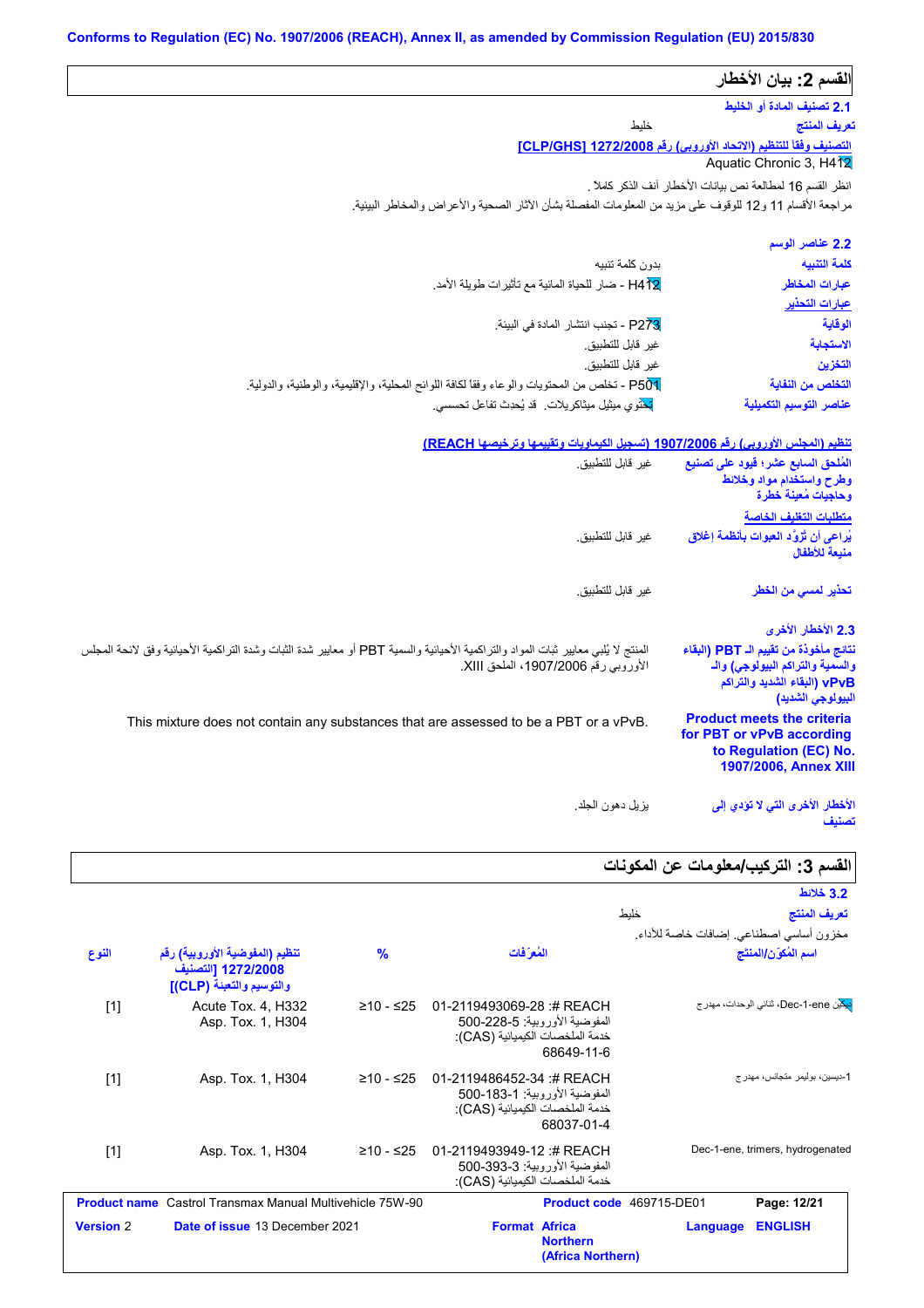| القسم 3: التركيب/معلومات عن المكونات                                                                |                                                                                                                                     |            |                                                                                                                                   |         |
|-----------------------------------------------------------------------------------------------------|-------------------------------------------------------------------------------------------------------------------------------------|------------|-----------------------------------------------------------------------------------------------------------------------------------|---------|
|                                                                                                     | 157707-86-3                                                                                                                         |            |                                                                                                                                   |         |
| مواد مقطرة (بترول)، معالجة بالهيدر وجين بدرجة خفيفة، بار افينيية                                    | 01-2119487077-29 :# REACH<br>المفوضية الأور وبية: 7-158-265<br>خدمة الملخصات الكيميائية (CAS):<br>64742-55-8<br>فهرست: 3-00-649-649 | ≤3         | Asp. Tox. 1, H304                                                                                                                 | $[1]$   |
| Phosphorodithioic acid, mixed O,O-bis<br>(2-ethylhexyl and iso-Bu and iso-Pr) esters, zinc<br>salts | 01-2119521201-61 :# REACH<br>المفوضية الأور وبية: 917-4-288<br>خدمة الملخصات الكيميائية (CAS):<br>85940-28-9                        | ≤3         | Skin Irrit. 2, H315<br>Eye Dam. 1, H318<br>Aquatic Chronic 2, H411                                                                | $[1]$   |
| zinc isodecyl phosphorodithioate                                                                    | 01-2120767616-43:#REACH<br>المفوضية الأوروبية: 618-616-246<br>خدمة الملخصات الكيميائية (CAS):<br>25103-54-2                         | ≤0.3       | Aquatic Acute 1, H400 (M=1)<br>Aquatic Chronic 1, H410<br>$(M=1)$                                                                 | $[1]$   |
| مبثبل مبثاكر بلات                                                                                   | 01-2119452498-28 :# REACH<br>المفوضية الأوروبية: 1-297-201<br>خدمة الملخصات الكيميائية (CAS):<br>80-62-6<br>فهر ست: 6-00-035-607    | $\leq 0.3$ | Flam. Lig. 2, H225<br>Skin Irrit. 2, H315<br><b>Skin Sens. 1, H317</b><br><b>STOT SE 3, H335</b>                                  | [1] [2] |
| 2,6-دي-تير ت-بيو تيل فينول                                                                          | 01-2119490822-33 :# REACH<br>المفوضية الأور وبية: 1-884-204<br>خدمة الملخصات الكيميائية (CAS):<br>128-39-2                          | $\leq 0.3$ | Skin Irrit. 2, H315<br>Aquatic Acute 1, H400 (M=1)<br>Aquatic Chronic 1, H410<br>$(M=1)$                                          | $[1]$   |
| isodecyl methacrylate                                                                               | 01-2119894925-17 :# REACH<br>المفوضية الأور وبية: 2-978-249<br>خدمة الملخصات الكيميائية (CAS):<br>29964-84-9<br>فهرست: 4-00-134-607 | ≤0.3       | Skin Irrit. 2, H315<br>Eye Irrit. 2, H319<br>STOT SE 3, H335<br>Aquatic Acute 1, H400 (M=1)<br>Aquatic Chronic 1, H410<br>$(M=1)$ | $[1]$   |

**انظر القسم 16 لمطالعة نص بیانات الأخطار آنف الذكر كاملاً .**

[1] المادة مُصنَّفة على أنھا ذات خطر صحي أو بیئي [2] مادة ذات حد للتعرض في مكان العمل [3] المادة تفي بالمعاییر الخاصة بالمواد الباقیة، السامة والمتراكمة حیویاً (PBT (بحسب تنظیم (المفوضیة الأوروبیة) رقم ،1907/2006 المُلحق الثالث عشر [4] المادة تفي بالمعاییر الخاصة بالمواد شدیدة البقاء وشدیدة التراكم البیولوجي (vPvB (بحسب تنظیم (المفوضیة الأوروبیة) رقم ،1907/2006 المُلحق الثالث عشر [5] مادة مقلقة قلقاً مكافِئا [6] إفصاح إضافي وفقًأ لسیاسة الشركة النوع

## القسم **4:** تدبير الإسعاف الأول*ي*

| اقتانات کا کار ک<br>القسم الثامن يعرض حدود التعرض المهني، في حال توفر ها. |                                                                                                                                                                                                                                                                   |  |  |
|---------------------------------------------------------------------------|-------------------------------------------------------------------------------------------------------------------------------------------------------------------------------------------------------------------------------------------------------------------|--|--|
| القسم 4: تدبير الإسعاف الأولي                                             |                                                                                                                                                                                                                                                                   |  |  |
| 4.1 وصف إجراءات الإسعاف الأوَّلي                                          |                                                                                                                                                                                                                                                                   |  |  |
| ملامسة العين                                                              | في حالة الملامسة، يُراعي دفق الماء فوراً على الأعين لمدة لا تقل عن 15 دقيقة.  يجب إبعاد الجفون عن مقلات الأعين لضمان الشطف<br>الكامل.  براعي التحقق من عدم وجود عدسات لاصقة أو إزالتها إن وُجدت.  بُراعي الحصول على الرعاية الطبية.                               |  |  |
| ملامسة الجلد                                                              | يراعي غسل البشرة غسلا جيدا بالماء و الصابون أو بأحد منظفات الجلد المعترف بها ٍ لزل الثياب و الأحذية الملوثة ٍ يُراعي غسل<br>الثياب قبل إعادة استخدامها.  براعي تنظيف الحذاء تنظيفا جيدا قبل ارتدائه ثانية.  بُراعي الحصول على الر عاية الطبية إذا حدث تهيُّج.     |  |  |
| استنشاق                                                                   | في حالة الإستنشاق، يُراعى نقل المصاب إلى الهواء الطلق.  يُراعى الحصول على الرعاية الطبية لو ظهرت أعراض.                                                                                                                                                           |  |  |
| الابتلاع                                                                  | للأنحرض على القيء إلا إن طلب أحد أعضـاء الطاقم الطبي منك أن تقوم بهذا.  يُحظر إعطاء أي شيء عن طريق الفم لشخص فاقد<br>الوعي ِ في حالة فقدان الوعي، ضع المتعرض في وضعية الإفاقة واطلب الرعاية الطبية على الفور ¸ يُراعى الحصول على الرعاية<br>الطبية لو ظهرت أعراض. |  |  |
| حماية فريق الإسعافات الأولية                                              | لدفظر القيام بأية إجراء ينطوي على مخاطرة أو بدون تدريب مناسب <sub>.</sub> قد تنطوي عملية الإنعاش من الفم إلى الفم على خطورة ما<br>للشخص الذي يقدم المساعدة عند قيامه بها.                                                                                         |  |  |

**4.2 أھم الأعراض والتأثیرات، الحاد منھا والمؤجل**

|                             | انظر القسم 11 لمزيد من المعلومات عن التأثيرات الصحية والأعراض.                        |
|-----------------------------|---------------------------------------------------------------------------------------|
| <u>آثار صحبة حادة كامنة</u> |                                                                                       |
| استنشاق                     | استتشاق الأبخرة في الظروف المحيطة لا يمثل مشكلة في المعتاد، وذلك لانخفاض ضغط الأبخرة. |
| الابتلاع                    | لا توجد تأثيرات شديدة أو مخاطر حرجة معروفة.                                           |
| ملامسة الجلد                | يزيل دهون الجلد. قد تسبب جفاف الجلد وتهيُّجه.                                         |
| ملامسة العين                | لا توجد تأثيرات شديدة أو مخاطر حرجة معروفة.                                           |
|                             | التأثيرات المتأخرة والفورية وكذلك التأثيرات المزمنة نتيجة للتعرض القصير والطويل الأمد |

|                  | <b>Product name</b> Castrol Transmax Manual Multivehicle 75W-90 |                      |                                      | <b>Product code</b> 469715-DE01<br>Page: 13/21 |  |
|------------------|-----------------------------------------------------------------|----------------------|--------------------------------------|------------------------------------------------|--|
| <b>Version 2</b> | <b>Date of issue 13 December 2021</b>                           | <b>Format Africa</b> | <b>Northern</b><br>(Africa Northern) | Language ENGLISH                               |  |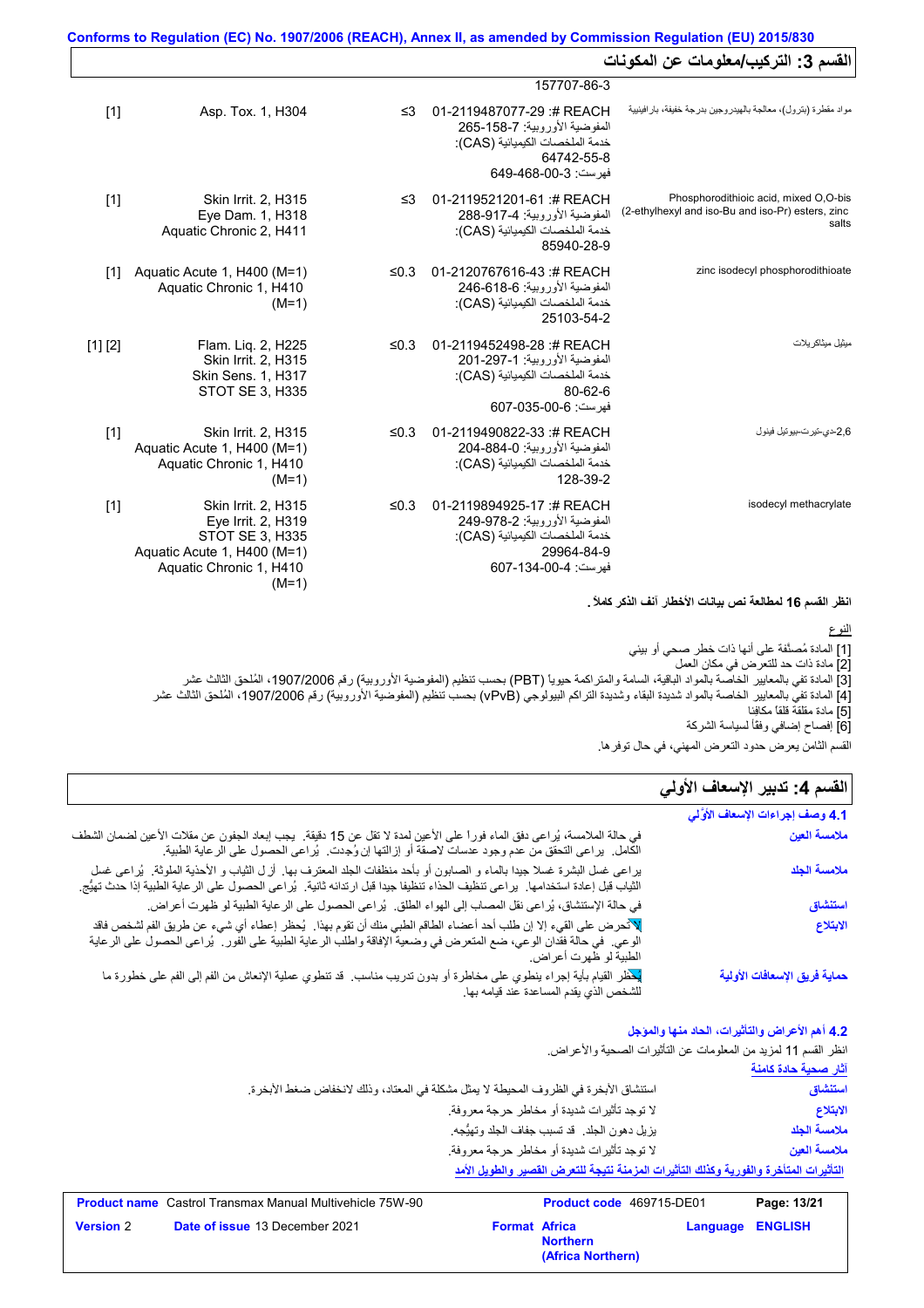|                                                                                                                                      | القسم 4: تدبير الإسعاف الأولى |
|--------------------------------------------------------------------------------------------------------------------------------------|-------------------------------|
| النعرض الزائد لاستنشاق الجزيئات المتطايرة في الهواء أو الإيروسولات قد يتسبب في تهيج الجهاز التنفسي.                                  | استنشاق                       |
| ابتلاع كميات كبيرة يمكن أن يؤدي إلى الغثيان والإسهال.                                                                                | الابتلاع                      |
| الملامسة بشكل متكرر أو لفترات طويلة يمكن أن تتسبب في إزالة الدهون من الجلد وتتسبب في تهيجات وتشققات و/أو التهابات جلدية <sub>.</sub> | ملامسة الجلد                  |
| هناك خطورة محتملة من حدوث لسعة عابرة أو احمرار عابر في حالة حدوث ملامسة العين بشكل عرضي.                                             | ملامسة العين                  |

## **4.3 دواعي أیة رعایة طبیة فوریة ومُعالجة خاصة مطلوبة**

یجب أن تتم المعالجة حسب الأعراض بشكل عام ویتم إجراؤھا لتخفیف حدة التأثیرات. **ملاحظات للطبیب**

| القسم 5: تدابير مكافحة النار                               |                                                                                                                                                                                                                                                                                                                                  |
|------------------------------------------------------------|----------------------------------------------------------------------------------------------------------------------------------------------------------------------------------------------------------------------------------------------------------------------------------------------------------------------------------|
| 5.1 وسائل الإطفاء                                          |                                                                                                                                                                                                                                                                                                                                  |
| وسائل الإطفاء المناسبة                                     | <mark>إِلاَنْ</mark> خدم الرغوة أو مادة كيميائية الجافة مُتعددة الأغراض لإخماد الحريق <sub>.</sub>                                                                                                                                                                                                                               |
| وسائل الإطفاء غير المناسبة                                 | لا تستخدم المياه النفاثة.  قد يُسبب استخدام القواطع المائية النفاثة انتشار الحريق نتيجة تطاير المنتج المحترق وتناثره.                                                                                                                                                                                                            |
| 5.2 الأخطار الخاصة الناجمة عن المادة أو الخليط             |                                                                                                                                                                                                                                                                                                                                  |
| الأخطار الناجمة عن المادة أو الخليط                        | سوف يحدث تزايد في الضغط وقد تنفجر الحاوية في حالة حدوث حريق أو تسخين.                                                                                                                                                                                                                                                            |
| منتجات احتراق خطِرة                                        | نواتج الاحتراق قد تشمل ما يلي:<br>أكاسيد الكربون (CO2 ,CO)                                                                                                                                                                                                                                                                       |
| 5.3 نصائح لمكافحي الحريق                                   |                                                                                                                                                                                                                                                                                                                                  |
| إحتياطات خاصة لمكافحي الحريق                               | لْيَحْظَر القيام بأية إجراء ينطوي على مخاطرة أو بدون تدريب مناسب.  يراعى عزل المكان على الفور و ذلك بإخلاء الأفراد المنواجدين<br>على مقربة من الحادث في حالة نشوب حريق.  هذه المادة ضارة بالأحياء المائية.  يجب إحتواء ماء الإطفاء الملوثة بهذه المادة للحيلولة<br>دون تسربها إلى المجاري المائية أو المصارف أو المجاري الصحيّة. |
| معدات الحماية الشخصية والاحتياطات<br>اللازمة لعمال الإطفاء | ينبغي أن يرتدي مكافحو الحرائق التجهيزات الواقية المناسبة و جهاز تنفس مكتفي ذاتيًا (SCBA) ذا وحدة كاملة للوجه يعمل في نمط<br>الضغط الموجب   ثياب مكافحي الحريق (بما فيها الخوذات والأحذية والقفازات الواقية) التي تتفق والمعيار  الأوروبي 469 EN سوف<br>تكفل مُستوى أساسياً من الحماية من الحوادث الكيماوية.                      |

# **القسم :6 تدابیر مواجھة التسرب العارض**

| 6.1 لاحتياطات الشخصية ومعدات الحماية وإجراءات الطوارئ |                                                                                                                                                                                                                                                                                                                                                                                                                                                                                                                                                                       |
|-------------------------------------------------------|-----------------------------------------------------------------------------------------------------------------------------------------------------------------------------------------------------------------------------------------------------------------------------------------------------------------------------------------------------------------------------------------------------------------------------------------------------------------------------------------------------------------------------------------------------------------------|
| للأفراد من خارج فريق الطوارئ                          | للنصل بفريق الطوائ  يُحظر القيام بأية إجراء ينطوي على مخاطرة أو بدون تدريب مناسب  يراعي إخلاء المناطق المجاورة  براعي<br>عدم السماح بالدخول لكل من لا يرتدي الثياب الواقية أو من لا حاجة لك بهم من الأفراد.  يراعي تجنب ملامسة المادة المنسكبة أو السير<br>عليها. قد تكون الأرضيات زلقة؛ يجب توخي العناية لتجنب السقوط. تجنب استنشاق البخار أو الرذاذ. يُراعى توفير تهوية كافية.<br>ارتدي التجهيزات الواقية الشخصية المُلائمة.                                                                                                                                        |
| لمسعفي الطوارئ                                        | الأخول إلى مكان مقفل أو منطقة ردينة التهوية ملوثة بالأبخرة أو الرذاذ أو العادم يمثل خطورة بالغة في حالة عدم استخدام معدات<br>الحماية المناسبة للجهاز التنفسي وعدم الاستعانة بنظام عمل أمن فم بارتداء جهاز تنفس مستقل بذاته لحرص على ارتداء سترة مناسبة<br>واقية من المواد الكيميائية   أحذية برقبة مقاومة للمواد الكيميائية   راجع كذلك المعلومات الواردة في قسم "للأفراد من خارج فريق<br>الطوارئ".                                                                                                                                                                   |
| 6.2 الاحتياطات البينية                                | <mark>تج</mark> نب تناثر المادة المنسكبة وجريانها السطحي ووصولها إلى التربة و المجاري المانية والبالوعات ومجاري الصرف.  يُراعى إبلاغ<br>السلطات المعنية لو تسبب المنتج في تلوث البيئة (مجاري الصرف، المجاري المائية، التربة أو الهواء).  مادة ملوَّ ثة للماء.  قد تكون<br>ضار ة بالبيئة إذا انتشرت بكميات كبير ة                                                                                                                                                                                                                                                      |
| 6.3 طرائق ومواد الاحتواء والتنظيف                     |                                                                                                                                                                                                                                                                                                                                                                                                                                                                                                                                                                       |
| انسكاب صغير                                           | يُراعى وقف التسرب إن لم ينطو ذلك على مخاطرة.  يراعى نقل الأوعية من منطقة الانسكاب.  يُراعى امتصاصها بمادة خاملة، ثم<br>إيداعها إحدى الحاويات المُلائمة للتخلص من النفاية.  تخلص منها عن طريق أحد مقاولي التخلص من النفايات المرخصين.                                                                                                                                                                                                                                                                                                                                  |
| انسكاب كبير                                           | لِمَرْأَعي وقف التسرب إن لم ينطو ذلك على مخاطرة.  يراعي نقل الأوعية من منطقة الانسكاب.  يتم الاقتراب من الناحية التي تهب منها<br>الرياح إلى المكان ِ امنع دخولها في بالوعات الصرف، و المجاري المائية، أو البدرومات، أو المناطق المحصورة ِ يُراعى احتواء<br>الانسكاب وجمعه بمادة ماصةٍ غير قابلة للاحتراق مثل الرمل، أو التراب، أو الفرميكيوليت، أو تراب دياتومي، ثم وضعها في إحدى<br>الحاويات للتخلص منها بما يتفق واللوائح المحلية. المادة الماصّة الملوَّثة قد تشكل خطراً مماثلاً لخطر المنتج المنسكب. تخلص منها عن<br>طريق أحد مقاولي التخلص من النفايات المرخصين. |
| 6.4 مرجع للأقسام الأخرى                               | انظر القسم 1 لمعرفة بيانات الاتصال في أحوال الطوارئ.<br>انظر القسم 5 الخاص بإجر اءات مكافحة الحريق.<br>انظر القسم 8 للحصول على معلومات عن التجهيزات الوقائية الشخصية المُلائمة.<br>انظر القسم 12 للاطلاع على الاحتياطات البيئية.<br>انظر القسم 13 لمزيد من المعلومات حول مُعالجة النفايات.                                                                                                                                                                                                                                                                            |
|                                                       |                                                                                                                                                                                                                                                                                                                                                                                                                                                                                                                                                                       |

| <b>Product name</b> Castrol Transmax Manual Multivehicle 75W-90 | <b>Product code</b> 469715-DE01                              | Page: 14/21      |
|-----------------------------------------------------------------|--------------------------------------------------------------|------------------|
| <b>Date of issue 13 December 2021</b><br><b>Version 2</b>       | <b>Format Africa</b><br><b>Northern</b><br>(Africa Northern) | Language ENGLISH |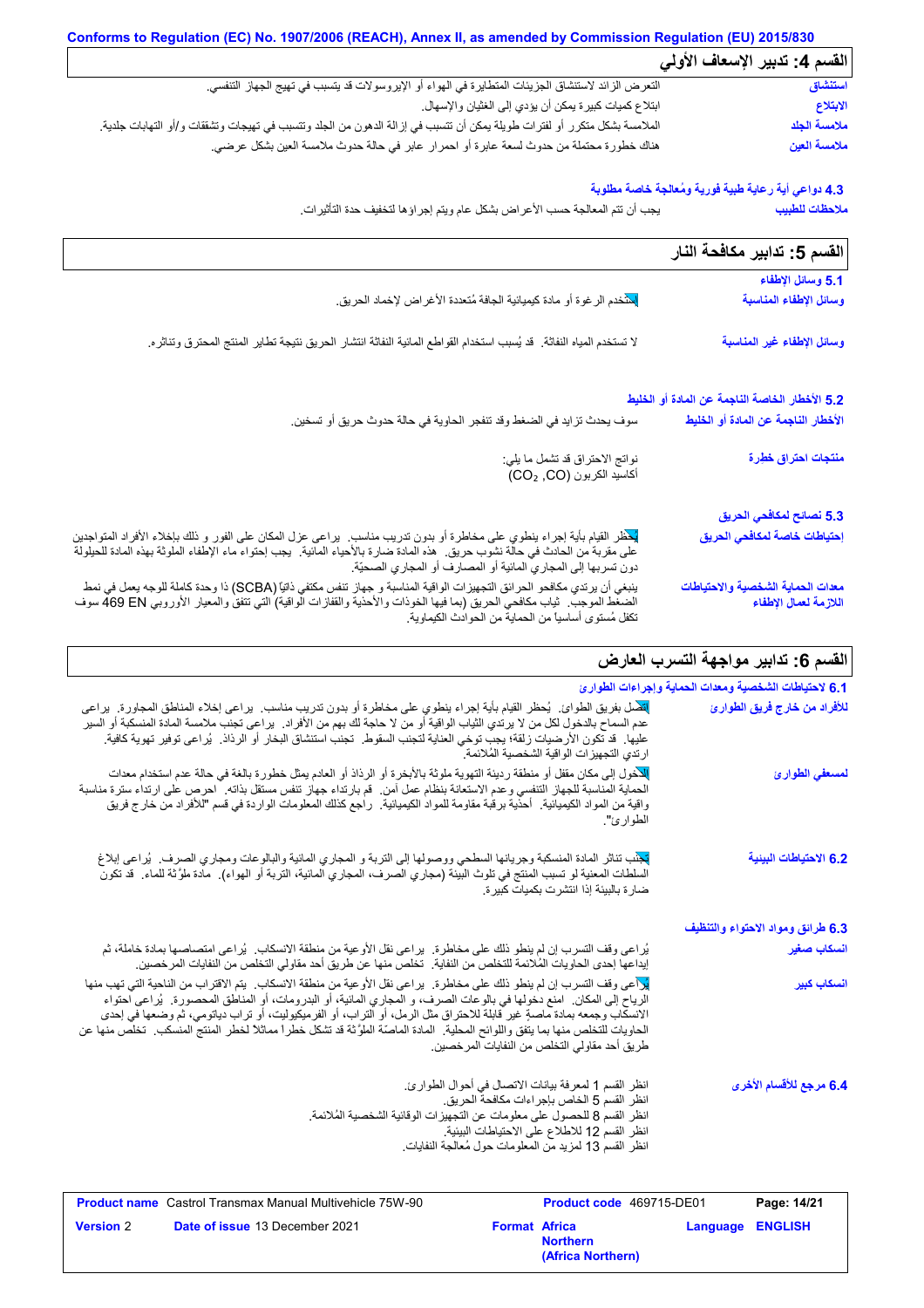|                                                                                                                                                                                                                                                                                                                                                                                                                                                                                                                                           | القسم 7: المناولة والتخزين                                                  |
|-------------------------------------------------------------------------------------------------------------------------------------------------------------------------------------------------------------------------------------------------------------------------------------------------------------------------------------------------------------------------------------------------------------------------------------------------------------------------------------------------------------------------------------------|-----------------------------------------------------------------------------|
|                                                                                                                                                                                                                                                                                                                                                                                                                                                                                                                                           | 7.1 احتياطات للمناولة المأمونة                                              |
| وأدي التجهيزات الواقية الشخصية المُلائمة. يحظر ابتلاعها. يُراعي تجنب ملامستها الأعين و الجلد و الثياب. تجنب استنشاق البخار<br>أو الرذاذ ٍ يُراعى نجنب ملامسة المادة المنسكبة، و وصولها إلى التربة، و المجاري المائية السطحية ¸ يُراعى الحفظ في الحاوية<br>الاصلية أو في حاوية بديلة مُعتمدة مصنوعة من مادة متوافقة وإغلاقها بإحكام عند عدم استخدامها. لاتعيد استخدام الحاوية. الأوعية<br>الفارغة تحتوي على بقايا قد تكون خطرة.                                                                                                            | إجراءات للحماية                                                             |
| يحظر تناول الطعام، والشراب، والتدخين في الأماكن التي يجري النعامل فيها مع هذه المادة سواء بالمناولة، النخزين أو المعالجة.<br>يُراعى الإغتسال جيداً بعد مناولتها ِ اخلع الثياب المُلوَّثة والتجهيزات الوقائية قبل دخول الأماكن المخصصة للطعام ِ انظر القسم<br>8 لمزيد من المعلومات حول إجراءات الحفاظ على الصحة.                                                                                                                                                                                                                           | إرشادات حول الصحة المهنية العامة                                            |
| لمحرن المادة وفقاً لتعليمات السلطات المحلية كخزَّن في مكان جاف، وبارد وجيد التهوية، بعيداً عن المواد غير المتوافقة (انظر القسم<br>10).  يُراعي الحفظ بعيدا عن الحرارة وضوء الشمس المباشر .  براعي غلق الوعاء غلقا ناما محكما إلى أن يُعذ للاستخدام.  لابد من<br>إحكام غلق الأوعية التي قد فُتِحت و تركها في وضع قائم و ذلك لتلافي حدوث تسريب ٍ يجب أن يتم التخزين والاستعمال فقط في<br>معدات/حاويات مصممة للاستخدام مع هذا المنتج ِ يُحظر التخزين في حاويات لا تحمل كتابة توضيحية ِ يُراعى استخدام طرق احتواء<br>سليمة لتجنب تلوث البيئة. | 7.2 متطلبات التخزين المأمون، بما في<br>ذلك ما يتعلق بحالات عدم توافق المواد |
| التعرض لدرجات الحرارة العالية لفترات طويلة                                                                                                                                                                                                                                                                                                                                                                                                                                                                                                | غير ملائمة                                                                  |

## القسم 8: ضوابط التع*ر*ض/الحماية الشخصية

|                                                                                                                                                                                                                                                                                                                                                                                                                                                                                                                                                                                                                                                                                                                                                                  |                                                                                                                      |                                                            | 8.1 بارامترات التحكم          |
|------------------------------------------------------------------------------------------------------------------------------------------------------------------------------------------------------------------------------------------------------------------------------------------------------------------------------------------------------------------------------------------------------------------------------------------------------------------------------------------------------------------------------------------------------------------------------------------------------------------------------------------------------------------------------------------------------------------------------------------------------------------|----------------------------------------------------------------------------------------------------------------------|------------------------------------------------------------|-------------------------------|
|                                                                                                                                                                                                                                                                                                                                                                                                                                                                                                                                                                                                                                                                                                                                                                  |                                                                                                                      |                                                            | <u>حدود التعرض المهني</u>     |
| فِيَم حد التعرَّض                                                                                                                                                                                                                                                                                                                                                                                                                                                                                                                                                                                                                                                                                                                                                |                                                                                                                      | اسم المُكوّن/المنتَج                                       |                               |
| وزارة الععل (فرنسا).<br>TWA: 50 جزء من المليون 8 ساعات صدرت/روجعت: 5/2012<br>TWA: 205 مج / م° 8 ساعات. صدرت/روجعت: 5/2012<br>STEL: 100 جزء من المليون 15 دقيقة. صدرت/روجـعت: 5/2012<br>STEL: 410 مج / م <sup>3</sup> 15 دقيقة. صدرت/روجعت: 5/2012                                                                                                                                                                                                                                                                                                                                                                                                                                                                                                                |                                                                                                                      |                                                            | <mark>مذ</mark> یل میثاکریلات |
| في الوقت الذي قد يُظهر حد التعرض المهني (OEL) مكونات معينة في هذا القسم، فإن مكونات أخرى قد توجد في الغبار أو الرذار الذاذ الناجم. لذا، فإن حد تعرض مهني معين                                                                                                                                                                                                                                                                                                                                                                                                                                                                                                                                                                                                    |                                                                                                                      | قد لا ينطبق على المنتج ككل وإنما يدرج للإرشاد والتوجيه فقط |                               |
| إن كان هذا المنتَج بحتوي على مُكرِّنات لها حدود تعرُّض، قد يكون من المطلوب إجراء متابعة حيوية أو متابعة الأشخاص أو مكان<br>العمل كي يتسنى تحديد مدى فاعلية التهوية، أو إجراءات التحكم الأخرى و/أو مدى ضرورة استخدام الأجهزة التنفسية الواقية.  تنبغي<br>الإشارة إلى معايير المُراقبة، من مثل ما يلي:  المعيار الأوروبي 680 689 (أجواء موقع العمل - إرشادات نقييع النعرض لعوامل<br>كيماوية بالاستنشاق لمقارنتها بالقيم الحدية واستراتيجية القياس)  المعيار الأوروبي 14042 EN (أجواء موقع العمل - دليل اتخاذ<br>وتطبيق إجراءات تقييم التعرض للعوامل البيولوجية والكيماوية)  المعيار الأوروبي 482 Bd (أجواء موقع العمل - المتطلبات العامة<br>لأداء إجراءات قياس العوامل الكيماوية)  سيكون من المطلوب كذلك الرجوع إلى وثائق التوجيه الوطنية الخاصة بطرق تحديد المواد | الخطرة.                                                                                                              |                                                            | إجراءات المتابعة الموصى بها   |
|                                                                                                                                                                                                                                                                                                                                                                                                                                                                                                                                                                                                                                                                                                                                                                  |                                                                                                                      |                                                            | <u>مستوی مشتق غیر موثر</u>    |
|                                                                                                                                                                                                                                                                                                                                                                                                                                                                                                                                                                                                                                                                                                                                                                  |                                                                                                                      |                                                            | DNELs/DMELs غير مُتاحة.       |
|                                                                                                                                                                                                                                                                                                                                                                                                                                                                                                                                                                                                                                                                                                                                                                  |                                                                                                                      | الـ PNEC = تركَّز عدم التآثير المُتوفَّع                   |                               |
|                                                                                                                                                                                                                                                                                                                                                                                                                                                                                                                                                                                                                                                                                                                                                                  |                                                                                                                      |                                                            | PNECs غير مُتاحة.             |
|                                                                                                                                                                                                                                                                                                                                                                                                                                                                                                                                                                                                                                                                                                                                                                  |                                                                                                                      |                                                            | 8.2 ضوابط التعرض              |
| احرص على توفير تهوية للعوادم أو الوسائل الهندسية الاخرى للحماية، وذلك للإبقاء على مستويات التركيز المعنية للمواد العالقة بالهواء                                                                                                                                                                                                                                                                                                                                                                                                                                                                                                                                                                                                                                 |                                                                                                                      |                                                            | الضوابط الهندسية المناسبة     |
| يجب تقييم جميع الأنشطة المرتبطة بالمواد الكيميائية من حيث مخاطر ها على الصحة، وذلك لضمان التحكم في معدلات التعرض بالشكل<br>المناسب. لا يجوز فحص معدات الوقاية الشخصية إلا بعد تقييم الأشكال الأخرى لإجراءات التحكم (على سبيل المثال عمليات التحكم<br>الهندسية) بالشكل المناسب.  يجب أن تتوافق معدات الوقاية الشخصية مع المواصفات المعنية وأن تكون مناسبة للاستخدام، ويجب الحفاظ<br>يجب التشاور مع مورد معدات الوقاية الشخصية لطلب المشورة بشأن الاختيار والمواصفات المعنية   لمزيد من المعلومات، اتصل<br>القرار النهائي لاختيار معدات الوقاية يعتمد على تقييم المخاطر ـ ومن المهم التأكد من ملاءمة جميع عناصر معدات الوقاية الشخصية.                                                                                                                             | دون حدود النعرض المقبولة لها على الصعيد المهنى<br>عليها في حالة جيدة وصيانتها بشكل سليم<br>بالهيئة المحلية للمواصفات |                                                            |                               |
|                                                                                                                                                                                                                                                                                                                                                                                                                                                                                                                                                                                                                                                                                                                                                                  |                                                                                                                      |                                                            | <u>تدابير الحماية الفردية</u> |
| اغسل اليدين، والذراعين، والوجه غسلا تاماً بعد مناولة المنتجات الكيميائية، وعند الأكل والتدخين، وفي نهاية فترة العمل ـ تأكد من<br>وجود محطات غسلي الأعين وأدشاش الأمان على مقربة من موقع العمل                                                                                                                                                                                                                                                                                                                                                                                                                                                                                                                                                                    |                                                                                                                      |                                                            | إجراءات النظافة الشخصية       |
|                                                                                                                                                                                                                                                                                                                                                                                                                                                                                                                                                                                                                                                                                                                                                                  |                                                                                                                      |                                                            | حماية تنفسية                  |
| في حالة عدم كفاية التهوية، يُراعى ارتداء تجهيزات تنفسية ملائمة.<br>يعتمد الاختيار الصحيح لتجهيزات حماية الجهاز التنفسي على المواد الكيميائية التي يتم التعامل معها وظروف العمل والاستخدام وحالة<br>تجهيزات حماية الجهاز التنفسي. يجب وضع تدابير أمان تتناسب مع كل استخدام مقرر . لذلك يجب اختيار تجهيزات حماية الجهاز<br>التنفسي بالتشاور مع المورد / الشركة الصانعة مع مراعاة التقييم الكامل لظروف العمل                                                                                                                                                                                                                                                                                                                                                        |                                                                                                                      |                                                            |                               |
|                                                                                                                                                                                                                                                                                                                                                                                                                                                                                                                                                                                                                                                                                                                                                                  | نظار ات أمان ذات ساتر ات جانبية.                                                                                     |                                                            | أدو ات حماية الوجه/العين      |
|                                                                                                                                                                                                                                                                                                                                                                                                                                                                                                                                                                                                                                                                                                                                                                  |                                                                                                                      |                                                            | حماية للجلد                   |
| <b>Product name</b> Castrol Transmax Manual Multivehicle 75W-90                                                                                                                                                                                                                                                                                                                                                                                                                                                                                                                                                                                                                                                                                                  | Product code 469715-DE01                                                                                             |                                                            | Page: 15/21                   |
| <b>Version 2</b><br>Date of issue 13 December 2021                                                                                                                                                                                                                                                                                                                                                                                                                                                                                                                                                                                                                                                                                                               | <b>Format Africa</b><br><b>Northern</b><br>(Africa Northern)                                                         | <b>Language</b>                                            | <b>ENGLISH</b>                |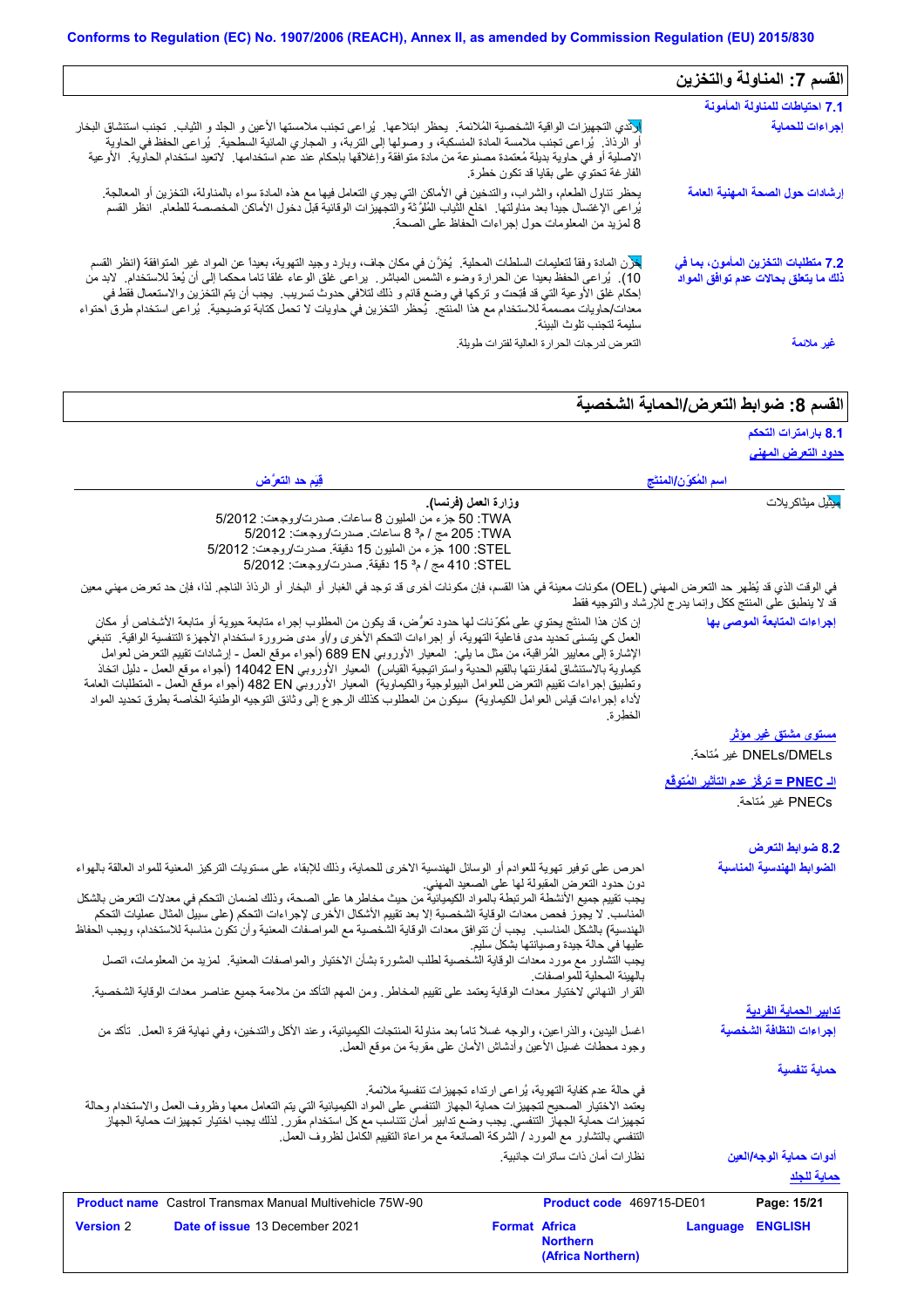| Conforms to Regulation (EC) No. 1907/2006 (REACH), Annex II, as amended by Commission Regulation (EU) 2015/830                                                                                                                                                                                                                                                                                                                                                                                                                                                                                                                      |                                       |
|-------------------------------------------------------------------------------------------------------------------------------------------------------------------------------------------------------------------------------------------------------------------------------------------------------------------------------------------------------------------------------------------------------------------------------------------------------------------------------------------------------------------------------------------------------------------------------------------------------------------------------------|---------------------------------------|
|                                                                                                                                                                                                                                                                                                                                                                                                                                                                                                                                                                                                                                     | القسم 8: ضوابط التعرض/الحماية الشخصية |
| معلومات عامة:                                                                                                                                                                                                                                                                                                                                                                                                                                                                                                                                                                                                                       | حماية يدوية                           |
| ظرًا لتفاوت الظروف الخاصة لبيئات العمل واختلاف ممارسات التعامل مع المواد، فيجب وضع تدابير أمان تتناسب مع كل استخدام<br>مقرر ٍ يعتمد الاختيار الصحيح لقفازات الحماية على المواد الكيميائية التي يتع التعامل معها وظروف العمل والاستخدام ِ معظم القفازات<br>توفر الحماية لفترة زمنية محدودة فقط قبل وجود التخلص منها واستبدالها (حتى أفضل القفازات المقاومة للمواد الكيميائية تتآكل بفعل<br>التعرض المتكرر للمواد الكيميائية)                                                                                                                                                                                                         |                                       |
| يجب اختيار القفازات بالتشاور مع المورد / الشركة الصـانعة مع مراعاة التقييم الكامل لظروف العمل.<br>يُنصح باستخدام: قفاز ات نيتريل.<br>الزمن اللازم للاختراق:                                                                                                                                                                                                                                                                                                                                                                                                                                                                         |                                       |
| ثجمع بيانات زمن الاختراق من مصنعي القفاز تحت ظروف الاختبار المعملية وتمثل المدة أو الفترة المتوقعة التي يؤمن خلالها القفاز<br>حماية من تسرب المادة أو نفاذها. ومن الأهمية بمكان مراعاة طبيعة ظروف العمل الفعيلة عند اتباع توصيات زمن الاختراق. ويتعين<br>دائمًا التشاور مع مورد القفازات للوقوف على معلومات تقنية وفنية محدثة بشأن زمن الاختراق لنوع القفاز الموصىي به<br>فيما يلِّي توصياتنا بخصوص اختيار  القفاز اتS:                                                                                                                                                                                                             |                                       |
| الملامسة المستمرة:                                                                                                                                                                                                                                                                                                                                                                                                                                                                                                                                                                                                                  |                                       |
| قفازات بفترة اختراق لا تقل عن 240 دقيقة، أو >480 دقيقة، إذا أمكن الحصول على قفازات مناسبة.<br>إذا لم تتوفر قفازات مناسبة تضمن الحماية بهذا المستوى، فمن الممكن استخدام قفازات بفترات حماية أقل طالما هناك قواعد مناسبة يتم<br>الالتزام بها لصيانة القفازات واستبدالها                                                                                                                                                                                                                                                                                                                                                               |                                       |
| الحماية من الرذاذ قصيرة الأجل                                                                                                                                                                                                                                                                                                                                                                                                                                                                                                                                                                                                       |                                       |
| توصيات فتر ات الاختر اق كما سبق.<br>يمكن في المعتاد استخدام القفازات ذات فترات الاختراق القصيرة للأعمال التي يتم فيها التعرض للزيوت لفترات قصيرة وعابرة. لذلك،<br>يجب أن تكون هناك قواعد مناسبة يتم الالتزام بها بشكل تام لصيانة القفازات واستبدالها.<br>سُمك الففاز :                                                                                                                                                                                                                                                                                                                                                              |                                       |
| بالنسبة للاستخدامات العامة، فإننا نوصي بقفاز بسُمك يزيد على 0.35 مم.                                                                                                                                                                                                                                                                                                                                                                                                                                                                                                                                                                |                                       |
| يجب التأكيد والتشديد أن سُمك القفاز لا يمثل بالضرورة مؤشرًا موثوقًا على مقاومة القفاز لمادة كيميائية معينة، ذلك أن كفاءة مقاومة<br>التسرب للقفاز ستكون معتمدة على تركيب المادة المصنعة منها القفاز تحديدًا. لذا فإن اختيار القفاز يجب أن يستند على عوامل ومتطلبات                                                                                                                                                                                                                                                                                                                                                                   |                                       |
| المهمة ومعرفة بأزمان الاختراق.<br>كذلك قد يتنوع سُمك القفاز بناء على مُصنع القفاز، ونوع القفاز وموديل القفاز ٍ لذا، يجب أخذ بيانات المصنع الفنية بالحسبان وذلك<br>لضمان القفاز الأكثر مناسبة للمهمة                                                                                                                                                                                                                                                                                                                                                                                                                                 |                                       |
| ملاحظة: اعتمادًا على نوع النشاط قيد الممارسة، فإن القفازات ذات السُمك المختلف قد تكون مطلوبة لمهام مُحددة. على سبيل المثال:                                                                                                                                                                                                                                                                                                                                                                                                                                                                                                         |                                       |
| • قد يتطلب الأمر القفازات الرقيقة (بسُمك يبلغ 0.1 مم أو أقل) متى تطلب الأمر درجة من المهارة اليدوية والبراعة. ومع ذلك، فإن مثل<br>هذه القفازات ينتظر منها أن توفر الحماية لفترة قصيرة، وعادة ما تكون للاستخدام مرة واحدة ثم يجري التخلص منها.                                                                                                                                                                                                                                                                                                                                                                                       |                                       |
| • قد تبرز الحاجة لقفازات أكثر سُمكًا (حتى 3 مم أو أكثر ) في حالة المخاطر الميكانيكية (وكذلك الكيميائية)؛ أي متى كان هناك احتمال<br>للتأكل أو القشط أو الثقب.                                                                                                                                                                                                                                                                                                                                                                                                                                                                        |                                       |
| استخدام الملابس الواقية يعتبر من الممارسات الجيدة في المجال الصناعي.<br>يجب انتُقاء التجهيزات الشخصية الواقية للجسم بما يتفقّ والمهمة التي يجري القيام بها والمخاطر التي تنطوي عليها، كما يجب أن<br>يعتمدها أحد المختصين قبل التعامل مع هذا المنتج<br>بدلات العمل المصنوعة من القطن أو البوليستر/القطن توفر الحماية فقط من التلوث السطحي الخفيف الذي لا يصل إلى الجلد ٍ ويجب<br>غسل بدلات العمل بصفة منتظمة ¸ عندما تزداد خطورة تعرض الجلد للمواد (على سبيل المثّال عند تنظيف المواد المنسكبة أو في حالة<br>وجود خطورة من تناثر الرذاذ)، فيجب ارتداء إزارات مقاومة للمواد الكيميائية و/أو أحذية وسترات غير منفذة للمواد الكيميائية. | الجلد والجسم                          |
| حماية تنفسية: 529 EN<br>قفاز ات: 374 EN ,420 EN<br>حماية للعين: 166 EN<br>الترشيح نصف الوجهي: 149 EN<br>الترشيح نصف الوجهي ذي الصمام: 405 EN<br>قناع نصفي: 140 EN مرشح إضافي<br>قناع وجهي كامل: 136 EN مرشح إضافي<br>مرشحات الجزئيات: 143 EN<br>مرشحات الغاز/ المشتركة: 14387 EN                                                                                                                                                                                                                                                                                                                                                    | يتعين مراجعة المعايي <u>ر :</u>       |
| ننصح بفحص الإنبعاثات الصادرة من أجهزة العمل والتهوية، للتأكد من استيفائها لمتطلبات قانون حماية البيئة _ في بعض الحالات، قد<br>يكون من الضروري استخدام أجهزة غسل الدُّخان، أو المُرشَحات أو إجراء تعديلاتٍ هندسية للمُعِدَّات، كي يتسنى تقليل الانبعاثات إلى<br>مستويات مقبولة.                                                                                                                                                                                                                                                                                                                                                      | ضوابط التعرض البينى                   |

|                  | <b>Product name</b> Castrol Transmax Manual Multivehicle 75W-90 |                      | <b>Product code</b> 469715-DE01      |                         | Page: 16/21 |
|------------------|-----------------------------------------------------------------|----------------------|--------------------------------------|-------------------------|-------------|
| <b>Version</b> 2 | <b>Date of issue 13 December 2021</b>                           | <b>Format Africa</b> | <b>Northern</b><br>(Africa Northern) | <b>Language ENGLISH</b> |             |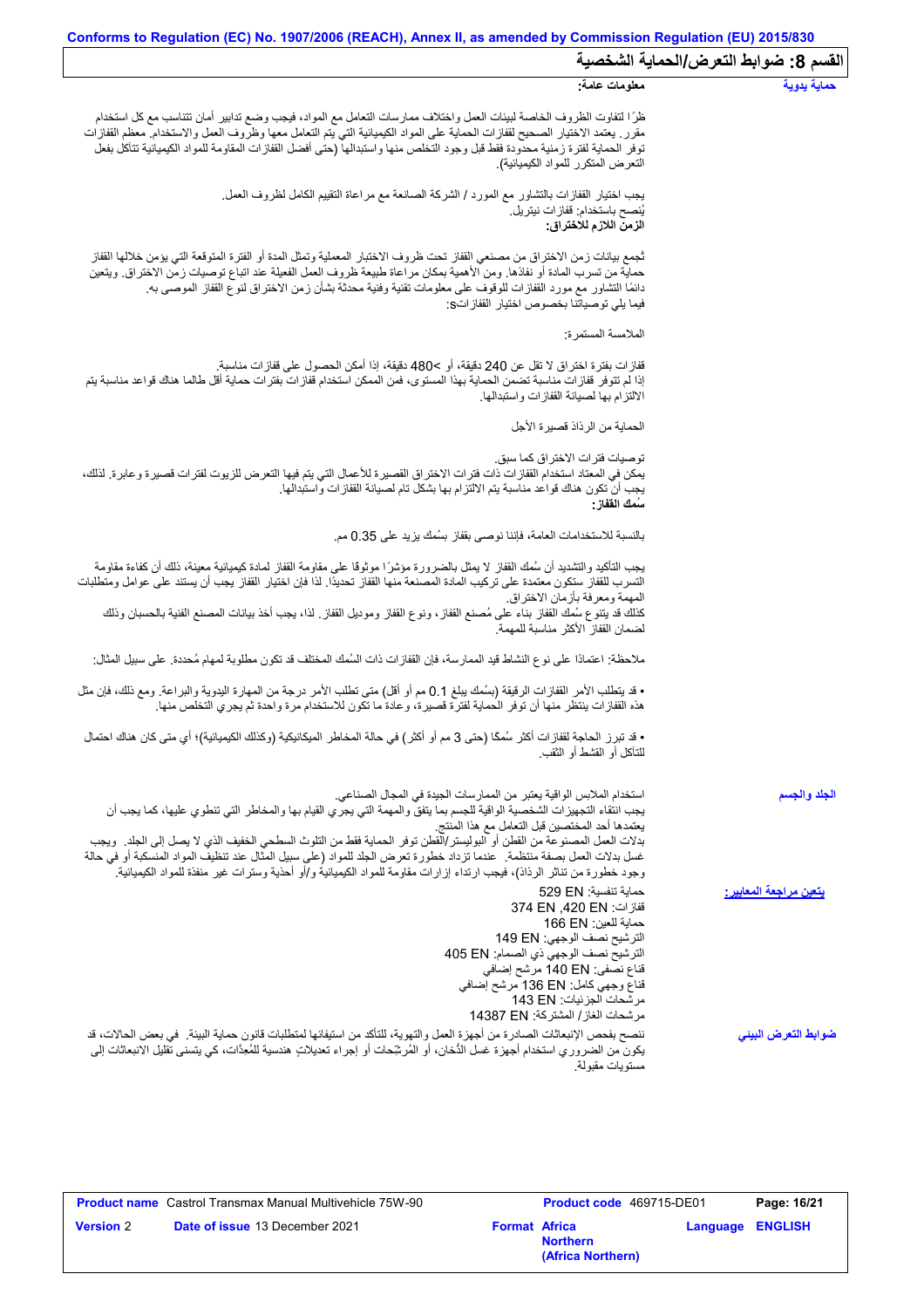| 9.1 معلومات حول الخواص الكيميانية والفيزيانية الأساسية<br><u>المظهر</u> |                                                                                              |
|-------------------------------------------------------------------------|----------------------------------------------------------------------------------------------|
|                                                                         |                                                                                              |
|                                                                         |                                                                                              |
| الحالة الفيز يائية                                                      | سائل.                                                                                        |
| اللون                                                                   | كهر مان.                                                                                     |
| الرائحة                                                                 | غير متوفرة.                                                                                  |
| عتبة الرائحة                                                            | غير متوفرة.                                                                                  |
| الأس الهيدروجيني pH                                                     | <mark>غي</mark> ر قابل للتطبيق.                                                              |
| نقطة الانصهار انقطة التجمد                                              | غير متوفرة.                                                                                  |
| نفطة الغليان الأولية ونطاق الغليان                                      | غير متوفرة.                                                                                  |
| نقطة الإنسكاب                                                           | $-54 °C$                                                                                     |
| نقطة الوميض                                                             | جهاز الكأس المفتوحة: C°180<) (>356 ف) [جهاز كليفلاند]                                        |
| معدل التبخر                                                             | غير متوفرة.                                                                                  |
| القابلية للالتهاب (مادة صلبة، غاز)                                      | غير متوفرة.                                                                                  |
| الحدود العليا/الدنيا لقابلية الاشتعال أو الانفجار                       | غير متوفرة.                                                                                  |
| الضغط البخاري                                                           | غير متوفرة.                                                                                  |
| الكثافة البخارية                                                        | غير متوفرة.                                                                                  |
| الكثافة النسبية                                                         | غير متوفرة.                                                                                  |
| الكثافة                                                                 | <1000 كجم/m3 (2°15) m3 عند 15°C                                                              |
| الذوبانية (نبات)                                                        | غير ذؤوب في الماء.                                                                           |
| معامل تفريق الأوكتانول/الماء                                            | لغير قابل للتطبيق.                                                                           |
| درجة حرارة الاشتعال الذاتى                                              | غير متوفرة                                                                                   |
| درجة حرارة الانحلال                                                     | غير متوفرة.                                                                                  |
| اللزوجة                                                                 | كينماتي: 56 S2mm/ (76 سنتي ستوك) عند 40°C<br>كينماتي: 5.09 S2mm/ (15.09 سنتي ستوك) عند 100°C |
| الخواص الانفجا <i>ر</i> ية                                              | غير متوفرة.                                                                                  |
| خواص مؤكسيدة                                                            | غير متوفرة.                                                                                  |

**9.2 المعلومات الأخرى**

لیس ھناك مزید من المعلومات.

| القسم 10: الثبات الكيميائي والقابلية للتفاعل |                                                                                                                          |
|----------------------------------------------|--------------------------------------------------------------------------------------------------------------------------|
| 10.1 التفاعلية                               | لا تتاح بيانات اختبار أخرى معينة لهذا المنتج.  ارجع إلى الظروف التي يجب تجنبها والمواد غير المتوافقة لمزيد من المعلومات. |
| 10.2 الثبات الكيميائي                        | المُنتَج ثابت                                                                                                            |
| 10.3 إمكانية التفاعلات الخطرة                | لن تحدث تفاعلات خطرة في ظروف التخزين والاستخدام العادية.<br>لن تحدث بلمرة خطرة في ظروف التخزين والاستخدام العادية.       |
| 10.4 الظروف التي ينبغي تجنبها                | يجب تجنب جميع مصادر الاشتعال الممكنة (شرر أو لهب).                                                                       |
| 10.5 المواد غير المتوافقة                    | نتفاعل أو غير منطابقة مع المواد النالية: مواد مؤكسدة.                                                                    |
| 10.6 نواتج الانحلال الخطرة                   | في ظروف التخزين والاستخدام العادية، من غير المنتظر أن تتولَّد نواتج تحلل خطِرة.                                          |

|                  | <b>Product name</b> Castrol Transmax Manual Multivehicle 75W-90 |                      | Product code 469715-DE01             | Page: 17/21             |
|------------------|-----------------------------------------------------------------|----------------------|--------------------------------------|-------------------------|
| <b>Version 2</b> | <b>Date of issue 13 December 2021</b>                           | <b>Format Africa</b> | <b>Northern</b><br>(Africa Northern) | <b>Language ENGLISH</b> |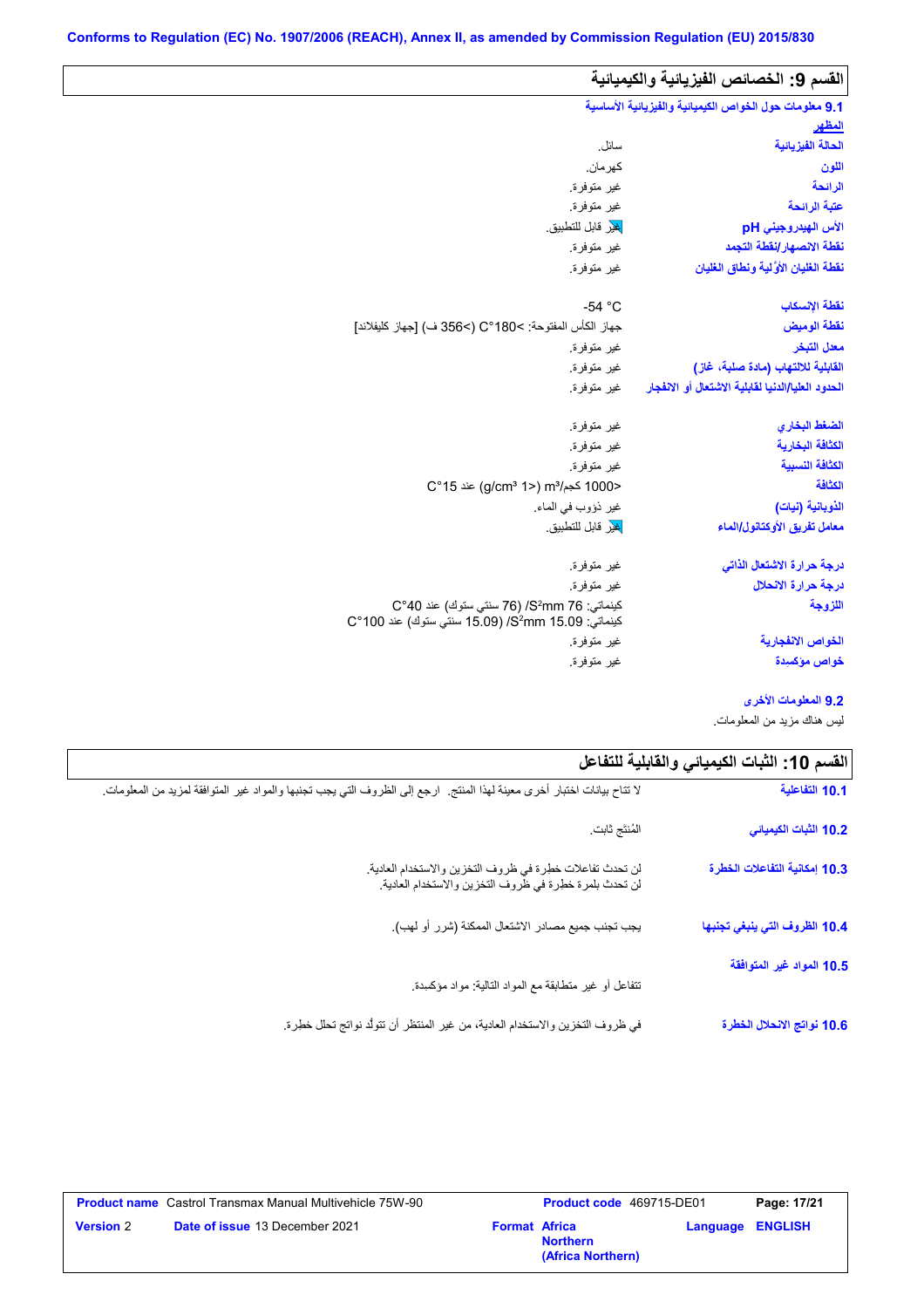# القسم **11:** المعلومات السمومية

## **11.1 معلومات حول الآثار السمیة**

|                                                                                |                   |                  |                          |                                                          | تقدير ات السمية الحادة                          |
|--------------------------------------------------------------------------------|-------------------|------------------|--------------------------|----------------------------------------------------------|-------------------------------------------------|
| اسم المُكوّن/المنتَج                                                           | بالفم (مج<br>كجم) | جلدي (مج<br>كجم) | الاستنشاق<br>من المليون) | الاستنشاق<br>  (الأبخرة) (مج /  (الغازات) (جزء  <br>لتر) | الاستنشاق<br>(الأغبرة<br>والضباب) (مج<br>ا لتر) |
| Castrol Transmax Manual Multivehicle 75W-90<br>Dec-1-ene, dimers, hydrogenated | N/A<br>N/A        | N/A<br>N/A       | N/A<br>N/A               | N/A<br>N/A                                               | 1.5                                             |

سُبُل الدخول المُرتقَبَة: جلدي, استنشاق. **معلومات عن سُبُل التعرض المرجحة**

| <u>آثار صحية حادة كام</u> نة                        |                                                                                                                          |
|-----------------------------------------------------|--------------------------------------------------------------------------------------------------------------------------|
| استنشاق                                             | استنشاق الأبخرة في الظروف المحيطة لا يمثل مشكلة في المعتاد، وذلك لانخفاض ضغط الأبخرة.                                    |
| الابتلاع                                            | لا توجد تأثيرات شديدة أو مخاطر حرجة معروفة.                                                                              |
| ملامسة الجلد                                        | يزيل دهون الجلد _ قد تسبب جفاف الجلد وتهيُّجه ِ                                                                          |
| ملامسة العين                                        | لا توجد تأثيرات شديدة أو مخاطر حرجة معروفة.                                                                              |
| أعراض متعلقة بالخواص السمية والكيميانية والفيزيانية |                                                                                                                          |
| استنشاق                                             | قد يؤدي إلى ضرر في حالة الاستنشاق في حالة التعرض للأبخرة أو الرذاذ أو العوادم الناتجة عن التحلل الحراري للمنتجات         |
| الابتلاع                                            | ليست هناك بيانات معينة.                                                                                                  |
| ملامسة الجلد                                        | الأعراض الضائرة قد تشمل ما يلي:                                                                                          |
|                                                     | تهيّج<br>الجفاف                                                                                                          |
|                                                     | التشقق                                                                                                                   |
| ملامسة العين                                        | ليست هناك بيانات معينة.                                                                                                  |
|                                                     | التأثيرات المتأخرة والفورية وكذلك التأثيرات المزمنة نتبجة للتعرض القصير والطويل الأمد                                    |
|                                                     |                                                                                                                          |
| استنشاق                                             | النعر ض الزائد لاستنشاق الجزيئات المتطايرة في الهواء أو الإيروسولات قد يتسبب في تهيج الجهاز التنفسي.                     |
| الابتلاع                                            | ابتلاع كميات كبيرة يمكن أن يؤدي إلى الغثيان والإسهال.                                                                    |
| ملامسة الجلد                                        | الملامسة بشكل متكرر أو لفترات طويلة يمكن أن تتسبب في إزالة الدهون من الجلد وتتسبب في تهيجات وتشققات و/أو التهابات جلدية. |
| ملامسة العين                                        | هناك خطورة محتملة من حدوث لسعة عابرة أو احمر ار عابر في حالة حدوث ملامسة العين بشكل عرضي.                                |
| آثار صحبة مزمنة كامنة                               |                                                                                                                          |
| علمة                                                | لا توجد تأثيرات شديدة أو مخاطر حرجة معروفة.                                                                              |
| السرطنة                                             | لا توجد تأثيرات شديدة أو مخاطر حرجة معروفة.                                                                              |
| التأثير على الجينات                                 | لا توجد تأثيرات شديدة أو مخاطر حرجة معروفة.                                                                              |
| التأثيرات النمائية                                  | لا توجد تأثيرات شديدة أو مخاطر حرجة معروفة.                                                                              |
| التأثيرات الخصوبية                                  | لا توجد تأثيرات شديدة أو مخاطر حرجة معروفة.                                                                              |
|                                                     |                                                                                                                          |

# القسم 12: المعلومات الإيكولوجية

**12.1 السمیة الأخطار البیئیة**

ضار للحیاة المائیة مع تأثیرات طویلة الأمد.

# **12.2 الثبات والتحلل**

لا یُتوقع أن تكون قابلة للتحلل السریع.

**12.3 القدرة على التراكم الأحیائي**

لایُتوقع أن یتراكم ھذا المنتَج حیویاً في البیئة من خلال السلاسل الغذائیة.

|             | 12.4 القابلية على التحرك عبر التربة |
|-------------|-------------------------------------|
| غير متوفرة. | مُعامل تقاسم التربة/الماء (Koc)     |

المواد المنسكبة یمكن أن تتوغل في التربة وتتسبب في تلوث المیاه الجوفیة. **التحركیة**

#### **12.5 نتائج مأخوذة من تقییم الـ PBT) البقاء والسمیة والتراكم البیولوجي) والـ vPvB) البقاء الشدید والتراكم البیولوجي الشدید)**

المنتج لا یُلبي معاییر ثبات المواد والتراكمیة الأحیائیة والسمیة PBT أو معاییر شدة الثبات وشدة التراكمیة الأحیائیة وفق لائحة المجلس الأوروبي رقم ،1907/2006 الملحق XIII. This mixture does not contain any substances that are assessed to be a PBT or a vPvB.

| <b>Product name</b> Castrol Transmax Manual Multivehicle 75W-90 |                                       | <b>Product code</b> 469715-DE01 |                                      | Page: 18/21             |  |
|-----------------------------------------------------------------|---------------------------------------|---------------------------------|--------------------------------------|-------------------------|--|
| <b>Version 2</b>                                                | <b>Date of issue 13 December 2021</b> | <b>Format Africa</b>            | <b>Northern</b><br>(Africa Northern) | <b>Language ENGLISH</b> |  |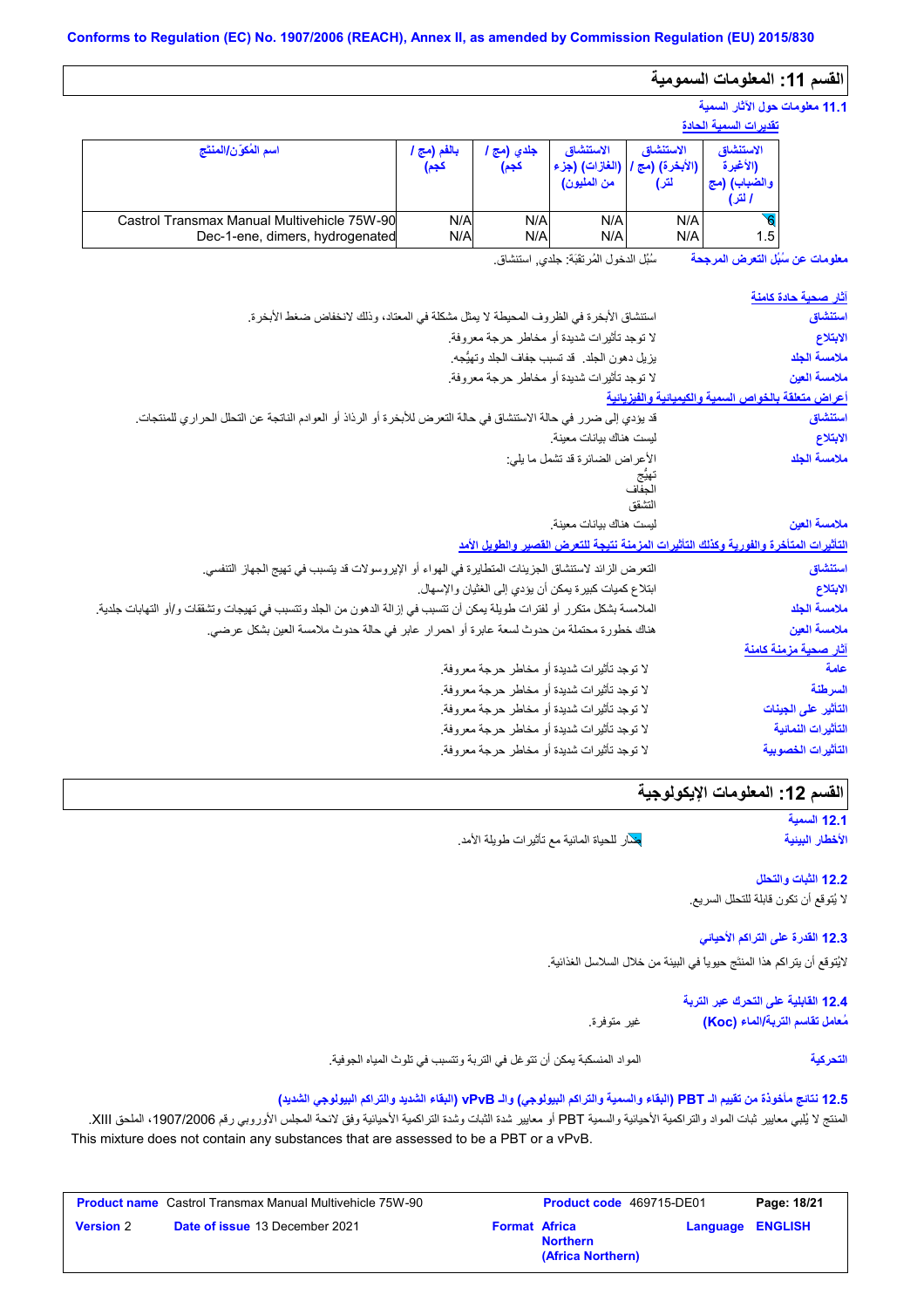## **القسم :12 المعلومات الإیكولوجیة**

# **12.6 التأثیرات الضارة الأخرى**

قد تتسبب السوائل المنسكبة في تكوین طبقة على أسطح الماء، وقد تتسبب في ضرر مادي للكائنات الحیة. وقد یتم إعاقة نقل الإكسجین أیضًا.

## **القسم :13 الاعتبارات المتعلقة بتصریف المواد والتخلص منھا**

نعم.

### **13.1 طرق مُعالجة النفایة المُنتَج**

**معلومات بیئیة أخرى**

**طرق التخلص السلیم من النفایة**

إذا أمكن، قم بتحضیر المنتج لإعادة تدویره. یجب أن یتم التخلص من المواد بمعرفة شخص معتمد / جھة معتمدة للتخلص من النفایات وفقًا للقواعد المحلیة.

## **نفایة خطِرة**

#### **قائمة النفایات الأوروبیة (EWC(**

| زيوت أخرى للتزليق وللمحركات والتروس | $2.08^*$ |
|-------------------------------------|----------|

ومع ذلك فإن الخروج عن الاستخدام المعد والمقصود بدایة و/أو وجود أي مواد ملوئة محتملة قد يتطلب من المستخدم النهائي وضع وتعيين كود بديل للتخلص من النفايات.

# **التغلیف**

إذا أمكن، قم بتحضیر المنتج لإعادة تدویره. یجب أن یتم التخلص من المواد بمعرفة شخص معتمد / جھة معتمدة للتخلص من النفایات وفقًا للقواعد المحلیة. لابد أن یجري التخلص من ھذا المنتج وحاویتھ بطریقة آمنة. ینبغي الحذر عند مناولة الحاویات المُفرَّ غة التي لم تُنظَّف ولم تُغسَل. قد تظل بعض رواسب المنتج عالقة بالحاویات الفارغة أو قُمصانھا. تمثل الأوعیة الفارغة أحد مخاطر الحریق ذلك أنھا قد تحتوي بقایا وأبخرة منتج قابل للاشتعال. لذا یُحظر لحام الأوعیة الفارغة أو لحمھا بالقصدیر أو بالنحاس. تجنب تناثر المادة المنسكبة وجریانھا السطحي ووصولھا إلى التربة و المجاري المائیة والبالوعات ومجاري الصرف. اللجنة /2014/955EU التوجیھ /2008/98EC **طرق التخلص السلیم من النفایة الاحتیاطات الخاصة المراجع**

# **القسم :14 المعلومات المتعلقة بالنقل**

| <b>IATA</b> | <b>IMDG</b>  | <b>ADN</b>               | <b>ADR/RID</b> |                                               |
|-------------|--------------|--------------------------|----------------|-----------------------------------------------|
| غير مقننة.  | غير مقننة.   | غير مقننة.               | اغير مقننة.    | 14.1 رفَّم الأمم المتحدة                      |
|             | -            |                          |                | 14.2 اسم الشحن الصحيح<br>الخاص بالأمم المتحدة |
|             |              |                          |                | 14.3 فَنَة ُافْنَات مخاطر<br>النقل            |
|             |              |                          |                | 14.4 مجموعة التعبنة                           |
| .Y          | $\cdot$ $\!$ | <u>لا</u>                | $\mathcal{Y}$  | 14.5 الأخطار البينية                          |
|             | -            | $\overline{\phantom{0}}$ |                | معلومات إضافية                                |

**14.6 احتیاطات خاصة للمُستخدم**

غیر متوفرة.

غیر متوفرة. **14.7 النقل سائباً بحسب اتفاقیات المنظمة البحریة الدولیة (IMO(**

## **القسم :15 المعلومات التنظیمیة**

**لوائح أخرى 15.1 تشریع/لوائح السلامة والصحة والبیئة الخاصة بالمادة أو الخلیط تنظیم (المجلس الأوروبي) رقم 1907/2006 (تسجیل الكیماویات وتقییمھا وترخیصھا REACH( المُلحق الرابع عشر؛ قائمة المواد الخاضعة للترخیص مواد مُقلقة للغایة** لم یُدرج أيٌ من المكونات. لم یُدرج أيٌ من المكونات. **المُلحق الرابع عشر Product name** Castrol Transmax Manual Multivehicle 75W-90 **Product code** 469715-DE01 **Page: 19/21 Page: 19/21 Version** 2 **Date of issue** 13 December 2021 **Format** Africa **Northern Language ENGLISH (Africa Northern)**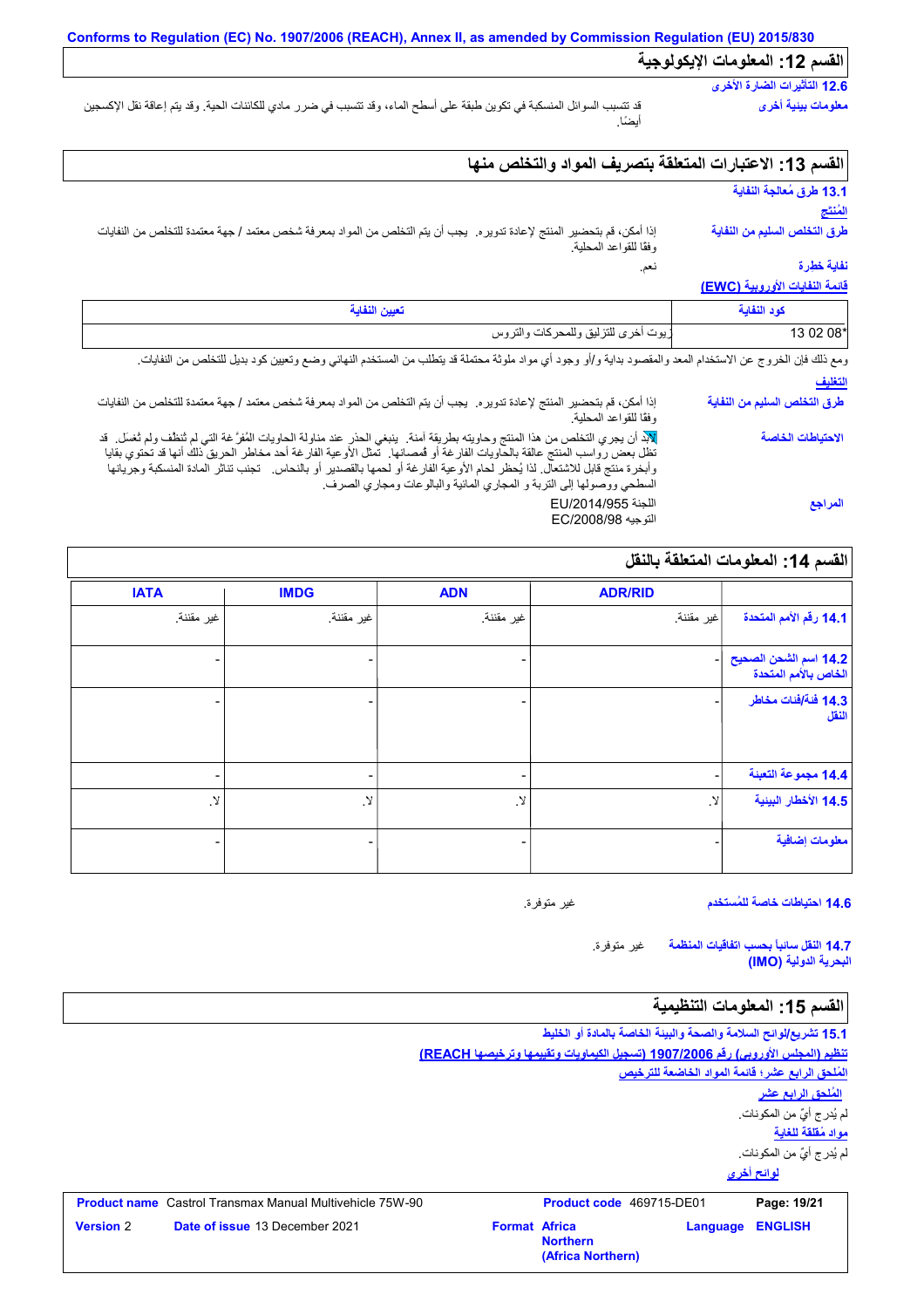| Conforms to Regulation (EC) No. 1907/2006 (REACH), Annex II, as amended by Commission Regulation (EU) 2015/830 |                                                                                                 |  |  |
|----------------------------------------------------------------------------------------------------------------|-------------------------------------------------------------------------------------------------|--|--|
| القسم 15: المعلومات التنظيمية                                                                                  |                                                                                                 |  |  |
| الوضع وفق REACH (النظام<br>المتعلق بتسجيل وتقييم وترخيص<br>المواد الكيماوية)                                   | للكرف على حالة REACH لهذا المنتج، يرجى التواصل مع جهة الاتصال في شركتك، كما هو محدد في القسم 1. |  |  |
| فَانِمة الولايات المتحدة (8b TSCA)                                                                             | جميع المكونات تحمل الصفة "فعالة" أو الصفة "مستثناة".                                            |  |  |
| مغزون أستراليا (AICS)                                                                                          | كافة المُكرِّ نات مُدرِ جة بالقائمة أو مُستثناة منها.                                           |  |  |
| فائمة كندا                                                                                                     | كافة المُكوِّ نات مُدرجة بالقائمة أو مُستثناة منها.                                             |  |  |
| فَائِمة الصين (IECSC)                                                                                          | كافة المُكوِّ نات مُدرِجة بالقائمة أو مُستثناة منها.                                            |  |  |
| فَائمة اليابان (CSCL)                                                                                          | كافة المُكوِّ نات مُدرِ جة بالقائمة أو مُستثناة منها.                                           |  |  |
| فَائِمة كوريا (KECI)                                                                                           | كافة المُكوِّ نات مُدرجة بالقائمة أو مُستثناة منها.                                             |  |  |
| فَائِمة الفَلبين (PICCS)                                                                                       | كافة المُكوِّ نات مُدرِ جة بالقائمة أو مُستثناة منها.                                           |  |  |
| مخزون تايوان من المواد الكيميائية<br>(TCSI)                                                                    | كافة المُكوِّ نات مُدرجة بالقائمة أو مُستثناة منها.                                             |  |  |
| مواد مستنفدة للأوزون (EU/1005/2009)                                                                            |                                                                                                 |  |  |
| لم تر د بالقائمة.                                                                                              |                                                                                                 |  |  |
| الموافقة المسبقة عن علم (PIC) (EU/649/2012)                                                                    |                                                                                                 |  |  |
| لم تر د بالقائمة.                                                                                              |                                                                                                 |  |  |
| <u>توجيه سيفيسو</u>                                                                                            |                                                                                                 |  |  |
| هذا المنتج لا يحكمه التوجيه سيفيسو.                                                                            |                                                                                                 |  |  |
| ا <u>للوائح الوطنية</u>                                                                                        |                                                                                                 |  |  |
| <u>فرنسا</u>                                                                                                   |                                                                                                 |  |  |
| 15.2 نقييم مأمونية الكيماويات                                                                                  |                                                                                                 |  |  |
|                                                                                                                |                                                                                                 |  |  |

تم إجراء تقییم سلامة كیمیائیة لواحدة أو أكثر من مواد ھذا المزیج. لم یتم إجراء تقییم سلامة كیمیائیة لھذا المزیج نفسھ.

| القسم 16: المعلومات الأخرى        |                                                                                                 |                                                                                                                    |
|-----------------------------------|-------------------------------------------------------------------------------------------------|--------------------------------------------------------------------------------------------------------------------|
| الاختصارات                        |                                                                                                 | الـ ADN = اللوائح الأوروبية الخاصة بالنقل الدولي للبضائع الخطيرة عبر المجاري المائية الداخلية                      |
|                                   | الـ ADR = الاتفاقية الأوروبية المتعلقة بنقل البضائع الخطيرة الدولي براً                         |                                                                                                                    |
|                                   | ATE = تقدير   السمية الحادة                                                                     |                                                                                                                    |
|                                   | الـ BCF = مُعامل النركز الحيوى                                                                  |                                                                                                                    |
|                                   | CAS = خدمة الملخصات الكبمبائبة                                                                  |                                                                                                                    |
|                                   | CLP = تنظيم التصنيف والتوسيم والتعبئة [لائحة (EC) رقم 1272/2008]                                |                                                                                                                    |
|                                   | الـ CSA = تقييم السلامة الكيماوية                                                               |                                                                                                                    |
|                                   | الـ CSR = تقرير السلامة الكيماوية                                                               |                                                                                                                    |
|                                   | الـ DMEL = مستوى التأثير  الأدنى المُشتَق                                                       |                                                                                                                    |
|                                   | الـ DNEL = مستوى عدم التأثير المُشتق                                                            |                                                                                                                    |
|                                   | EINECS = القائمة الأوروبية للمواد الكيميائية المتوفرة تجاريا                                    |                                                                                                                    |
|                                   | ES = سيناريو التعرض                                                                             |                                                                                                                    |
|                                   | بيان EUH = بيان الأخطار الخاصة بتنظيم التصنيف والتوسيم والتعبئة<br>EWC = فهرس النفاية الأوروبية |                                                                                                                    |
|                                   | GHS = النظام المتوافق عالمياً لتصنيف وتوسيم المواد الكيميائية                                   |                                                                                                                    |
|                                   | الـ IATA = رابطة النقل الجوي الدولي                                                             |                                                                                                                    |
|                                   | اك IBC = حاوية سوائب وسيطة                                                                      |                                                                                                                    |
|                                   | الـ IMDG! = البحرية الدولية للبضائع الخطرة                                                      |                                                                                                                    |
|                                   | LogPow = لوغاريتم معامل تجزئة الأوكتانول/الماء                                                  |                                                                                                                    |
|                                   |                                                                                                 | اك MARPOL = المُعاهدة الدولية لمفع التلوث الناجم عن السفن، 1973 المُعدَّلة بموجب بروتوكول 1978. ("ماربول" = التلوث |
|                                   | البحر ي)                                                                                        |                                                                                                                    |
|                                   | OECD = منظمة التعاون الأقتصادي والتنمية                                                         |                                                                                                                    |
|                                   | PBT = باقية وسامة ومتر اكمة بيولوجيا                                                            |                                                                                                                    |
|                                   | الـ PNEC = تركُّز عدم التَأثير المُتوقَّع                                                       |                                                                                                                    |
|                                   |                                                                                                 | REACH = التنظيم المتعلق بتسجيل وتقييم وترخيص المواد الكيماوية [نظام (المفوضية الأوروبية) رقم 1907/2006]            |
|                                   | RID = التنظيمات الدولية لحمل البضائع الخطرة عبر السكك الحديدية                                  |                                                                                                                    |
|                                   |                                                                                                 | RRN = رقم التسجيل في التنظيم المتعلق بتسجيل وتقييم وترخيص المواد الكيماوية (REACH)                                 |
|                                   | SADT = درجة حرارة التحلل المتسار ع ذاتيًا                                                       |                                                                                                                    |
|                                   | SVHC = مو اد مثیر ة لقلق شدید                                                                   |                                                                                                                    |
|                                   | STOT-RE = السمية الموجهة إلى عضو مستهدف- عند تكرار التعرض                                       |                                                                                                                    |
|                                   | STOT-SE = السمية الموجهة إلى عضو مستهدف - عند التعرض لمرة واحدة                                 |                                                                                                                    |
|                                   | TWA = المتوسط الزمني المرجح                                                                     |                                                                                                                    |
|                                   | UN = الأمم المتحدة                                                                              |                                                                                                                    |
|                                   | UVCB = مادة هيئرُ وكَرْ بُونية مركبة                                                            |                                                                                                                    |
|                                   | الـ VOC = مُركب عضوى مُتطاير                                                                    |                                                                                                                    |
|                                   | vPvB = شديد البقاء وشديد التراكم البيولوجي                                                      | متنوع = قد يحتوي على واحد أو أكثر من المكّونات التالية 4-88-64741 / G4741-89-6, 29-64741-89 / 64741-               |
| Page: 20/21                       | Product code 469715-DE01                                                                        | <b>Product name</b> Castrol Transmax Manual Multivehicle 75W-90                                                    |
| <b>ENGLISH</b><br><b>Language</b> | <b>Format Africa</b>                                                                            | Date of issue 13 December 2021<br><b>Version 2</b>                                                                 |
|                                   | <b>Northern</b>                                                                                 |                                                                                                                    |
|                                   | (Africa Northern)                                                                               |                                                                                                                    |